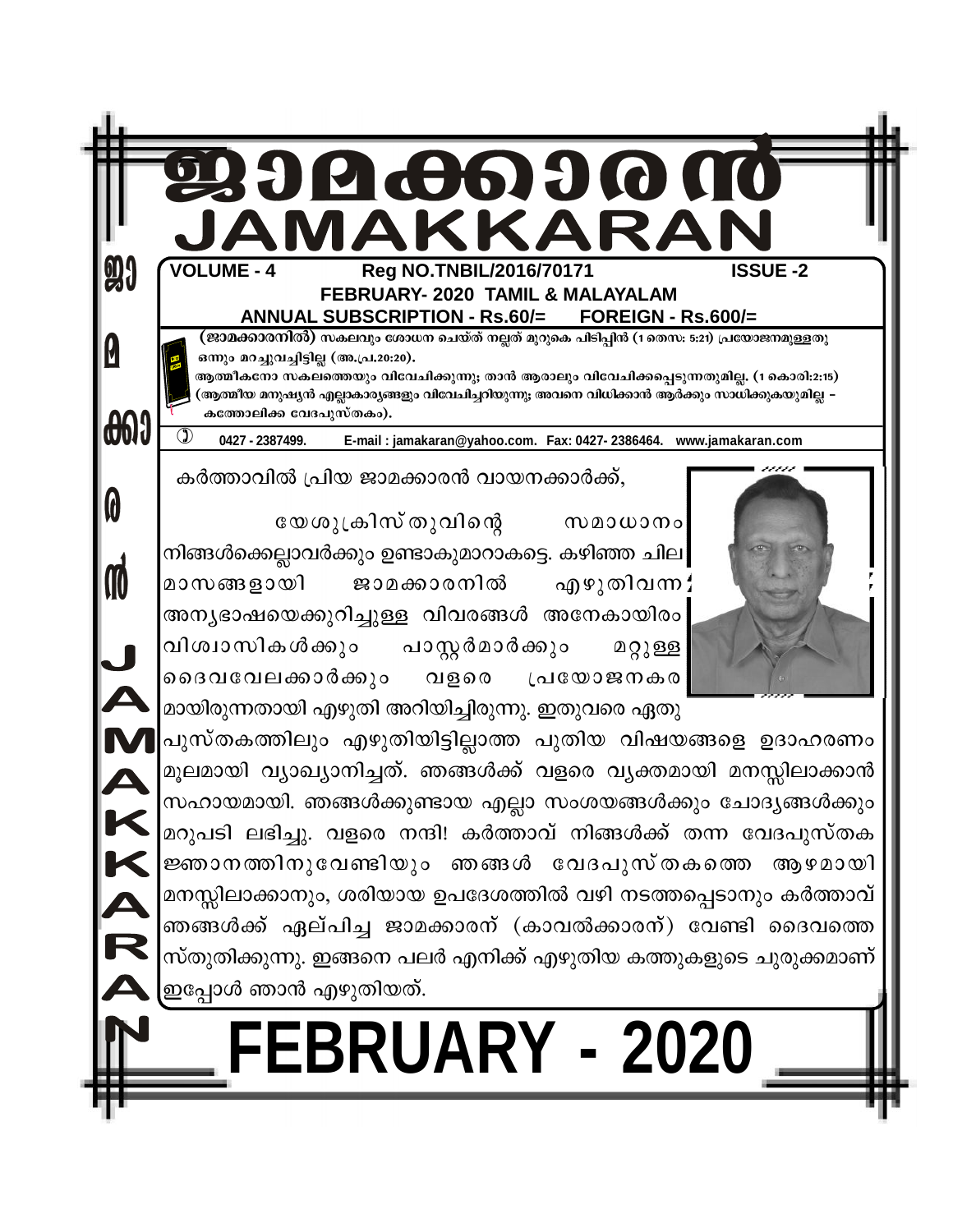| Jebruary 2020                                                       | www.jamakaran.com |  | ജാമക്കാരൻ |  |
|---------------------------------------------------------------------|-------------------|--|-----------|--|
|                                                                     |                   |  |           |  |
| ധാരാളമായ ചോദൃങ്ങൾ കത്തുകൾ വഴിയായി എനിയ്ക്ക് വന്നു                   |                   |  |           |  |
| ചേർന്നിരിക്കുന്നു. ഇനിവരും കാലങ്ങളിൽ നിങ്ങളുടെ എല്ലാ ചോദ്യങ്ങൾക്കും |                   |  |           |  |
| മാസികവഴി മറുപടി എഴുതാമെന്നു കർത്താവിൽ വിശ്വസിക്കുന്നു.              |                   |  |           |  |

ഈ ജാമക്കാരൻ മാസിക നിങ്ങളുടെ കൈയ്യിൽ കിട്ടുമ്പോൾ മലേഷ്യ, തായ്ലന്റ് എന്നീ രാജ്യങ്ങളിൽ ഞാൻ ദൈവവേല ചെയ്തുകൊണ്ടിരിക്കും. വരുന്ന മാസങ്ങളിൽ പതിവുപോലെ ഇനി ജാമക്കാരനിൽ ചോദ്യോത്തരഭാഗവും, ആത്മീയ മൈബിൾ പ്രസംഗങ്ങളും, പഠനവാർത്തകളും എഴുതും എന്നു വിശ്വസിക്കുന്നു.

- □ യഥാർത്ഥ ക്രിസ്ത്യാനിക്ക് എല്ലാ ദിവസവും ക്രിസ്തുമസ് എന്നും അവർക്ക് ആഘോഷങ്ങളില്ല എന്നും താങ്കൾ 1–ാം പേജിൽ എഴുതി യിട്ടുണ്ട് ജാമക്കാരന്റെ പുറം പേജിൽ ക്രിസ്തുമസ് പുതുവത്സര ആശംസകൾ എന്ന് എഴുതിയത് വിരോധാഭാസമായി തോന്നുന്നില്ലെ എന്ന് എഴുതി ചോദിച്ചിരിക്കുന്നു. ആശംസകൾ പറയുന്നതുവേറെ, ആഘോഷിക്കുന്നതു വേറെ!
- □ നിങ്ങളുടെ പ്രാർത്ഥനാ വിഷയങ്ങൾ അറിയിച്ചുകൊണ്ടുള്ള കത്തുകളെല്ലാം ലഭിച്ചു. അതിനെല്ലാം പ്രാർത്ഥിച്ചു. തുടർന്നും പ്രാർത്ഥിക്കും.
- □ നിങ്ങൾ അയച്ച കാണിക്കയും കിട്ടി വളരെ നന്ദി! കർത്താവിന്റെ കൃപ നിങ്ങളോടെല്ലാവരോടും കൂടെ എപ്പോഴും നിറഞ്ഞിരിക്കു മാറാകട്ടെ.

#### ഈ മാസത്തെ ചിന്താവിഷയം

പത്രോസ് യേശുവിനെ നോക്കി : ഞങ്ങൾ സകലവും വിട്ട് നിന്നെ അനുഗമിച്ചല്ലോ ഞങ്ങൾക്ക് എന്തു കിട്ടും? (മത്തായി 19 : 27)

ഞങ്ങൾക്ക് എന്ത് കിട്ടും? എന്ന ചോദ്യം ഇന്ന് ഭൂരിപക്ഷം ആത്മീയ ക്രിസ്ത്യാനികൾ ചോദിക്കുന്ന ചോദ്യമാണ്. നാം യേശുക്രിസ്തുവിനെ ആരാധിക്കുന്നതിനും ക്രിസ്ത്യാനിയായി ജീവിക്കുന്നതിനും ഏതോ ഒന്ന് ദൈവത്തിൽ നിന്നും പ്രതീക്ഷിക്കുന്നു. ഞാൻ വിഗ്രഹത്തെ വിട്ട് യേശുവെ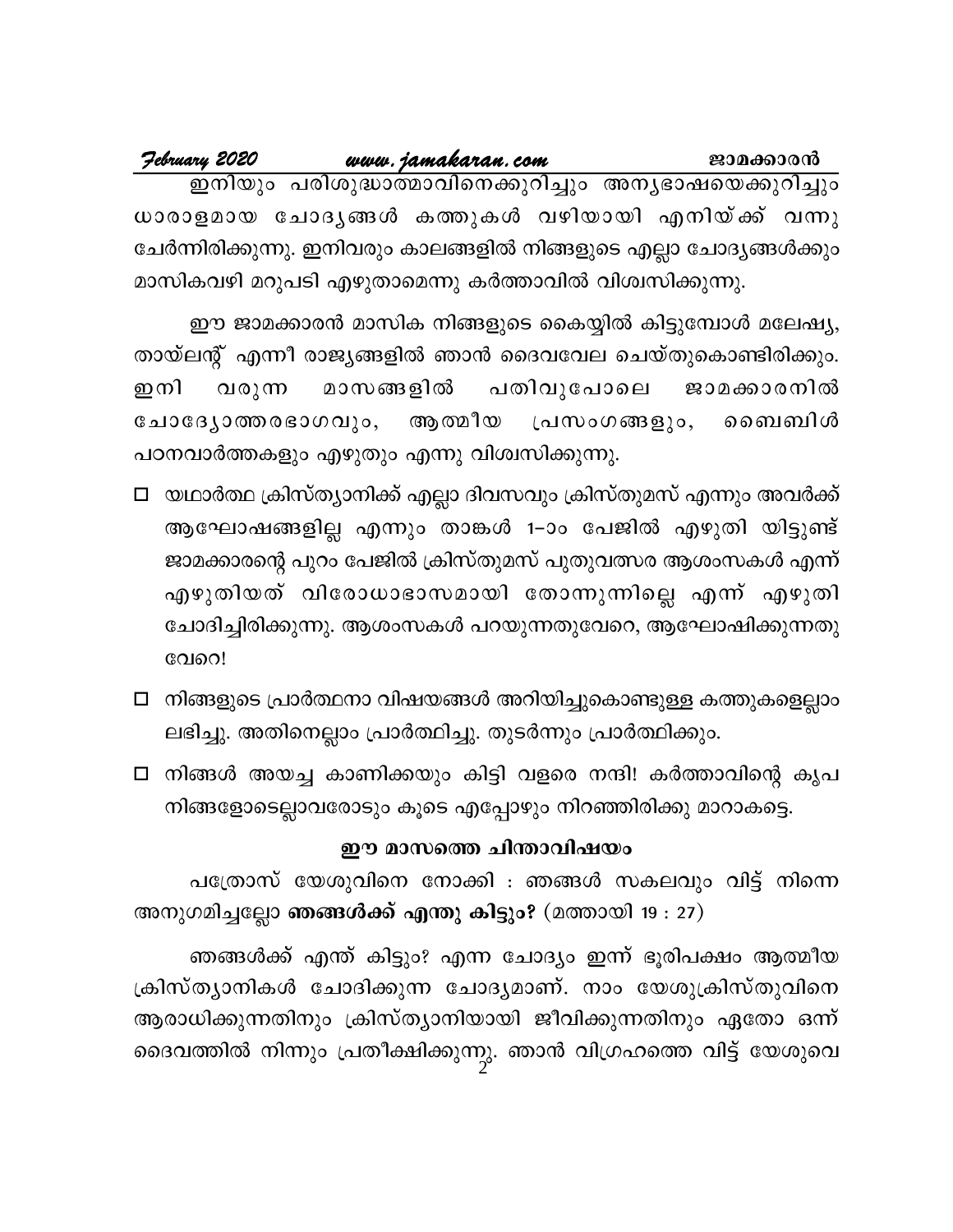February 2020 www.jamakaran.com ജാമക്കാരൻ ദൈവമായി സ്ഥീകരിച്ചാൽ ഞങ്ങൾക്ക് എന്തുകിട്ടും? ഇതു മറ്റു മതസ്ഥർ ചോദിക്കുന്ന ചോദ്യമാണ്! എന്നാൽ യഥാർത്ഥ ക്രിസ്ത്യാനികൾ അങ്ങനെ പ്രതീക്ഷിക്കാമോ?

ഞാൻ മിഷനറിവേലയ്ക്ക് ഇത്ര ലക്ഷം ധനസഹായം ചെയ്തു. ആദിവാസികൾക്ക് പള്ളി പണിതു കൊടുത്തു. പ്രതിഫലമായി ദൈവം എനിയ്ക്ക് എന്തു തരും?

ഏതെങ്കിലും ഒന്നിനെ പ്രതീക്ഷിച്ചുകൊണ്ട് ക്രിസ്തുവിനെ ആരാധിക്കുന്നത് യഥാർത്ഥ ക്രിസ്തീയ ജീവിതമല്ല. എന്റെ പ്രാർത്ഥനയിലൂടെ ഞാൻ ചോദിക്കുന്നത് എനിയ്ക്ക് കിട്ടിയാൽ മാത്രമേ ഞാൻ മുടങ്ങാതെ പള്ളിയിൽ വരികയുള്ളൂ. എന്റെ മകൾക്ക് അല്ലെങ്കിൽ എന്റെ മകന് വിവാഹം നടന്നാൽ ഇത്ര രൂപ സ്തോത്ര കാഴ്ച തരുമെന്ന് നേർച്ച നേരുന്ന ക്രിസ്ത്യാനികൾ എത്രയോ പേരുണ്ട്. ഇത് ദൈവത്തിന് കൈക്കൂലി കൊടുക്കുന്നതിനു തുല്യമാണ്. ശദ്രക്, മേശക്, അബേദ് നെഗോ ഇവരെ പോലെ ദൈവം ഞങ്ങളെ വിടുവിക്കും – അടുത്തതായി അവർ പറയുന്നത് ശ്രദ്ധിക്കുക : ദൈവം ഞങ്ങളെ വിടുവിച്ചില്ലെങ്കിലും - ഞങ്ങളെ തീച്ചൂളയിൽ എറിഞ്ഞാലും, വിഗ്രഹത്തെ സേവിക്കുകയില്ല എന്നു പറയുന്ന വിശ്വാസമാണ് യഥാർത്ഥവിശ്വാസം. പത്രോസിന്റെ ശുശ്രൂഷയിലും, പൗലോസും, ശീലാസും ചെയ്ത ശുശ്രൂഷയിലും അവരെ അറസ്റ്റ് ചെയ്തവർ അവരെ ജയിലിൽ അടച്ചു. ജയിലിൽ വച്ച് രാത്രി മുഴുവനും അവരെ ഉറങ്ങാൻ സമ്മതിക്കാതെ ചാട്ടകൊണ്ടടിപ്പിച്ച് അവരെ ഉപദ്രവിച്ചു. അവരുടെ കൈയ്യും കാലും ചങ്ങലകൊണ്ട് ബന്ധിച്ചു. ആ വേദന നിറഞ്ഞ സാഹചര്യത്തിലും സ്തോത്രഗാനം പാടാൻ അവർക്ക് രണ്ടു പേർക്കും എങ്ങനെ കഴിഞ്ഞു? അവർ പിറുപിറുത്തില്ലല്ലോ? കർത്താവിനോടവർ കോപിച്ചില്ലല്ലോ? നിന്റെ മക്കളായ ഞങ്ങൾ നീ പറഞ്ഞിട്ടാണല്ലോ നിന്നെപ്പറ്റി പ്രസംഗിച്ചത്. അങ്ങനെയിരിക്കേ ഞങ്ങളെ അറസ്റ്റ് ചെയ്തപ്പോഴും, ചാട്ടകൊണ്ട് അടിച്ചപ്പോഴും എന്തുകൊണ്ടാണ് ദൈവമേ! അവരെ നീ തടയാതിരുന്നത്? എന്ന് അവരാരും ഒരു ചോദ്യവും ചോദിച്ചില്ലല്ലോ! എന്തൊരു വിശ്വാസം!

3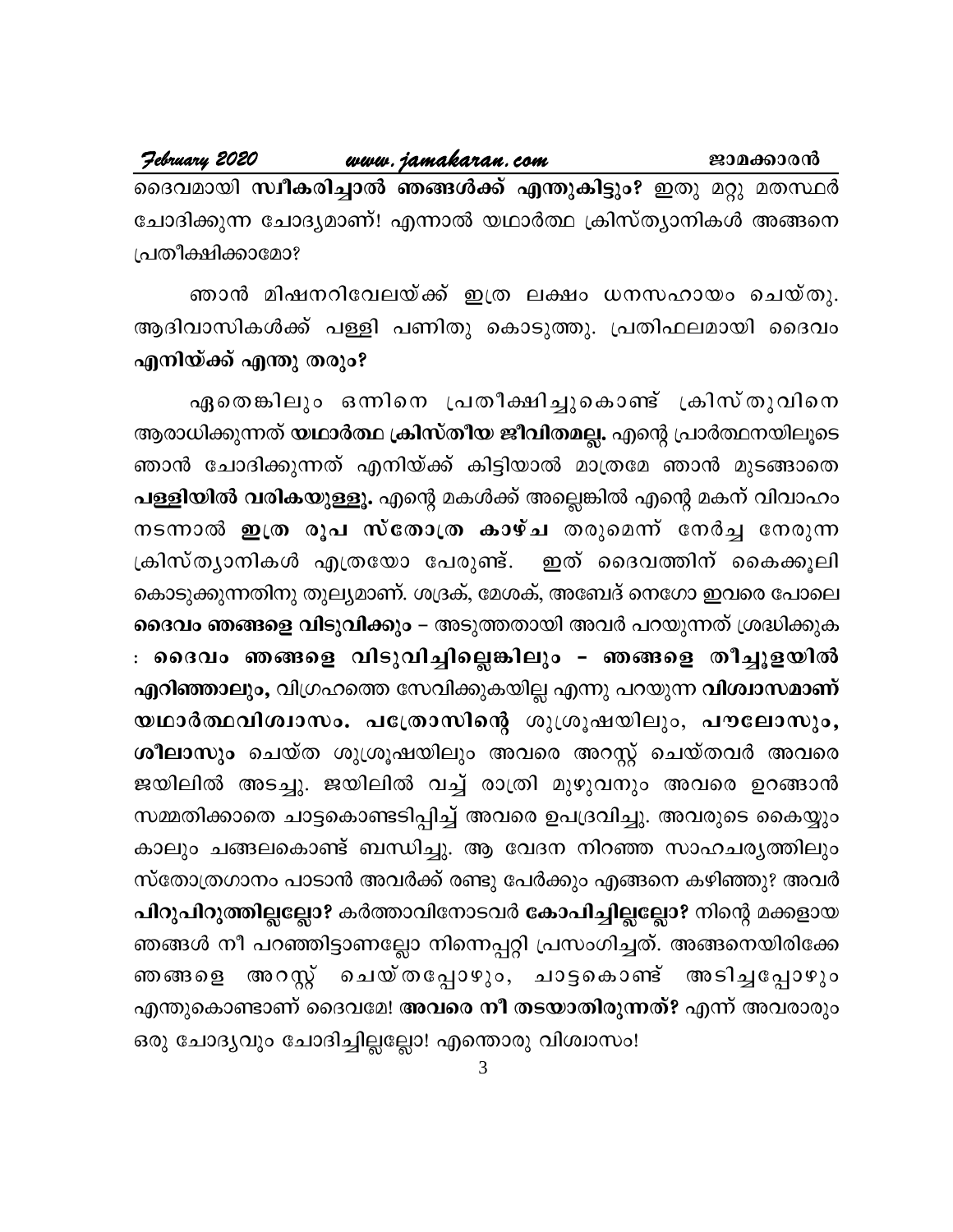| February 2020                                                        | www.jamakaran.com                                      |  | ജാമക്കാരൻ |
|----------------------------------------------------------------------|--------------------------------------------------------|--|-----------|
|                                                                      | സ്തോത്രഗാനം പാടികഴിഞ്ഞ ഉടൻതന്നെ <b>ചങ്ങലകൾ അഴിഞ്ഞു</b> |  |           |
| വീണു. ജയിലിന്റെ പൂട്ട് താനേ തുറന്നു. ഇപ്പോൾ കാരാഗ്രഹത്തിന്റെ വാതിലും |                                                        |  |           |
| താനേ തുറന്നു. എന്നാൽ ഇവർ ഇതാണ് തക്ക സമയം എന്നു പറഞ്ഞ് ഓടി            |                                                        |  |           |
| $2.9819 - 1000$                                                      |                                                        |  |           |

രക്ഷപ്പെടാന ശ്രമിച്ചില്ലല്ലോ! ചങ്ങല അഴിഞ്ഞു വിണ സ്ഥലത്തു തന്നെ അവര ഇരുന്നു.

കാരാഗ്രഹ പ്രമാണി വരുന്നത് വരെ അവർ കാത്തിരുന്നു. ഭരണകൂടത്തിന്റെ നിയമത്തിന് മര്യാദകൊടുത്ത അവർ നല്ല ശിഷ്യൻമാരാണ്. കാരാഗ്രഹപ്രമാണി വന്നു നോക്കിയപ്പോൾ താക്കോലില്ലാതെ പൂട്ടു താനേ തുറന്നു കിടക്കുന്നു! **കാരാഗ്രഹ വാതിലും** മുഴുവനായി തുറന്നു കിടക്കുന്നു.

ഒരു കാരാഗ്രഹപ്രമാണി **കുറ്റവാളിയെ** രക്ഷപ്പെടാൻ അനുവദിച്ചാൽ കർശനമായ ശിക്ഷ ലഭിക്കും. അതുകൊണ്ട് ആ കാരാഗ്രഹപ്രമാണി ഈ സംഭവം വലിയ അപമാനം ഉണ്ടാകും എന്നു കരുതി ആത്മഹത്യ ചെയ്യാൻ ശ്രമിച്ചു. ഉടൻ തന്നെ പൗലോസ് അവനെതടഞ്ഞു നിർത്തി, ഞങ്ങൾ ഓടി രക്ഷപ്പെട്ടില്ല എന്നും നീ ഭയപ്പെടേണ്ട എന്നും പറഞ്ഞ് അവനെ ആശ്വസിപ്പിച്ചു. ചങ്ങല താനേ അഴിഞ്ഞു വീണു. കാരാഗ്രഹവാതിൽ മുഴുവനുമായി തുറന്നു. ഇത്രയും ഞങ്ങൾ ആരാധിക്കുന്ന ഞങ്ങളുടെ ദൈവമായ യേശുക്രിസ്തു ചെയ്ത അത്ഭുത പ്രവർത്തിയാണെന്ന് കാരാഗ്രഹ പ്രമാണിയോട് അറിയിച്ചു.

യേശുക്രിസ്തുവാണ് ഞങ്ങളെ കാരാഗ്രഹത്തിൽ അടയ്ക്കാൻ അനുവദിച്ചതെന്നും, കാരാഗ്രഹപ്രമാണി **ചാട്ടകൊണ്ട്** അടിയ്ക്കുമ്പോൾ വേദനയില്ലാത്ത അത്ഭുതം ചെയ്യാതെ, ആ വേദന താങ്ങാനുള്ള ശക്തി ഞങ്ങൾക്ക് തന്നതും യേശുവാണ് എന്നു പറഞ്ഞു, **ഇതാണ് ഞങ്ങളുടെ** ദൈവത്തിന്റെ നടത്തിപ്പ് എന്നതിനെക്കുറിച്ച് അവർ സാക്ഷിയോടുകൂടെ പ്രമാണിയോടറിയിച്ചു.

അതോടുകൂടെ ഞങ്ങൾ ക്രിസ്തുവിനുവേണ്ടി കാരണമില്ലാതെ അടികൊണ്ടത് എന്തിന്? എന്ന ദൈവത്തോട് ചോദിക്കില്ല. ഈ കഷ്ടപാടുകൊണ്ട് ഞങ്ങൾക്ക് എന്തുകിട്ടും? എന്നും ഞങ്ങൾ ചോദിക്കില്ല.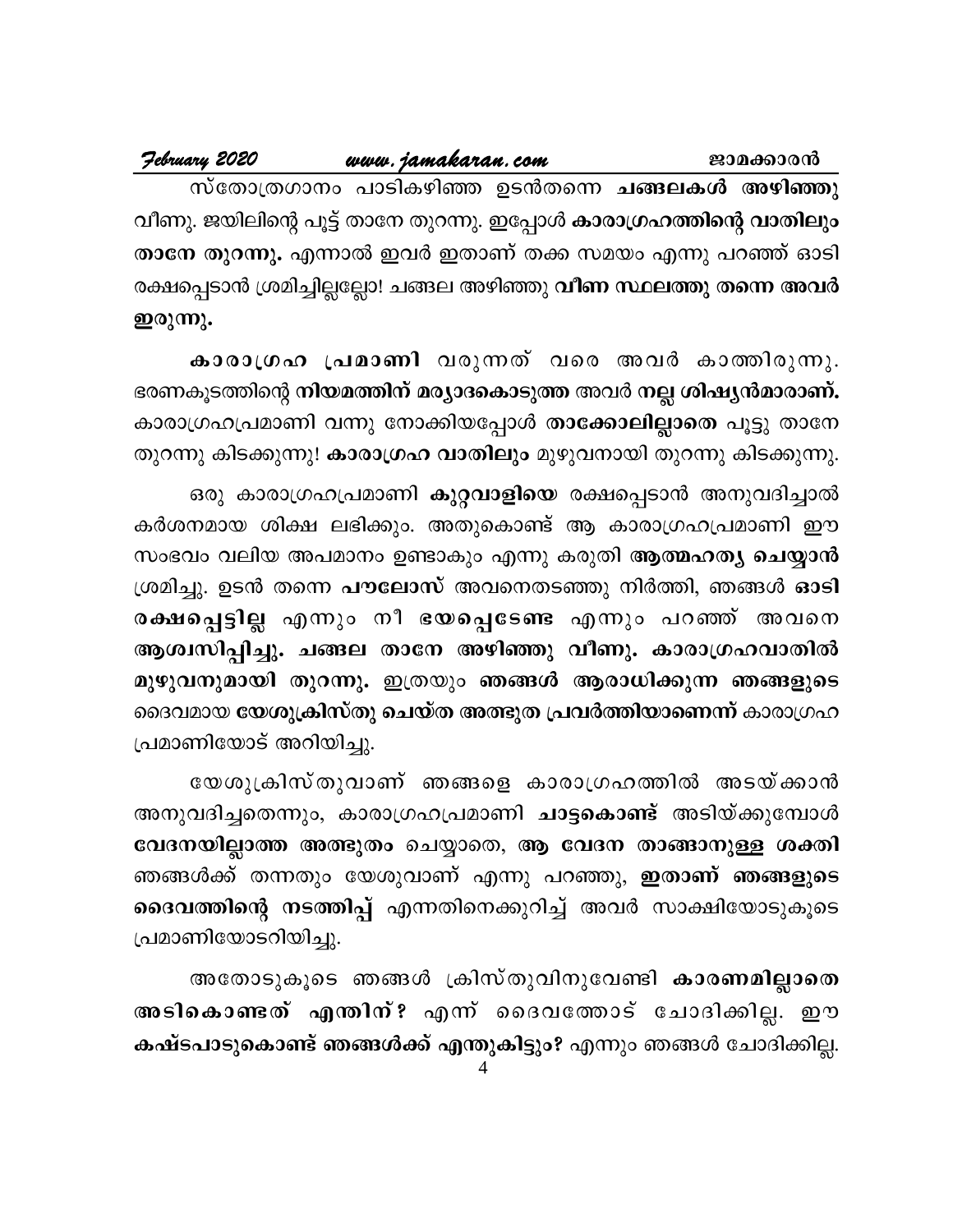എന്തുകിട്ടും? എന്ന പ്രതീക്ഷയോടെ ജീവിക്കുന്നത് യഥാർത്ഥ ക്രിസ്തീയ ജീവിതമല്ല. പ്രതിഫലം ഇച്ഛിക്കാതെ നഷ്ടത്തെയും, അന്യായത്തെയും, അപമാനത്തെയും സഹിച്ചു ജീവിക്കുന്നതിൽ ആനന്ദകരമായ ഒരു സന്തോഷമുണ്ട്. അതിൽ എന്ത് കിട്ടും എന്നു പ്രതീക്ഷിയ്ക്കാതെ ജീവിക്കുമ്പോഴാണ് ആ ആത്മീയമായ സന്തോഷത്തെ രൂചിച്ചറിയാൻ കഴിയുന്നത്.

ശിഷ്യൻമാരിൽ പ്രധാനിയാണ് പത്രോസ്. അതുകൊണ്ടാണ് സഭ പണിയുവാനുള്ള ഉത്തരവാദിത്വവും സഭ തുറക്കാനുള്ള താക്കോലും കർത്താവ് അവന്റെ കൈയ്യിലേൽപ്പിച്ചത്. സഭയുടെ ഉത്തരവാദിത്വം വഹിച്ച പത്രോസിനെപോലെ ഇന്നും ക്രിസ്തീയ സഭകളുടെ നേതാക്കൾ, ഭാരവാഹികൾ, ബിഷപ്പുമാർ, മോഡറേറ്റർമാർ ഇവരുടെ കൈകളിൽ സഭകളുടെ വലിയ ഉത്തരവാദിത്വം കൊടുക്കപ്പെട്ടിരിക്കുന്നു.

എന്നാൽ ഇവരോ ഒരു പാവപ്പെട്ട കുട്ടിയ്ക്ക് ക്രിസ്തീയ കോളേജിൽ ഒരു സീറ്റു നല്കിയാൽ <mark>ഞങ്ങൾക്ക് എന്ത് കിട്ടും?</mark> എന്നു ചോദിക്കുന്നു. അവർ ആവശ്യപ്പെട്ട തുക കിട്ടിയില്ലെങ്കിൽ ഉയർന്ന മാർക്ക് ഉണ്ടെങ്കിലും സീറ്റു നല്കുന്നില്ല. പ്രൊഫസർ, ലക്ചറർ ഇങ്ങനെയുള്ള ജോലിയ്ക്ക് അവർക്ക് സീനിയോറിറ്റി ഉണ്ടെങ്കിലും, വിദ്യാഭ്യാസ യോഗ്യത ഉണ്ടെങ്കിലും, നിങ്ങൾക്ക് ജോലി തന്നാൽ ഞങ്ങൾക്ക് എന്തുകിട്ടും എന്നു ചോദിക്കുന്നു.

സ്കൂളുകളിലും, കോളേജുകളിലും ഡയോസിസ് ഭാരവാഹികൾക്ക് കൈക്കൂലി കൊടുത്താൽ മാത്രമേ കാര്യം നടക്കുകയുള്ളൂ. ഒരു സി.എസ്.ഐ. ഡയോസിസിൽ കോളേജ് ലക്ചറർ ജോലിയ്ക്ക് 40 ലക്ഷം ചോദിക്കുന്നു. എന്നാൽ പാവപ്പെട്ട വിശ്വാസികളോ ഒരു ലക്ഷം കടമായി കിട്ടാൻ ആഭരണങ്ങൾ പണയം വെയ്ക്കേണ്ടി വന്നു അതുമാത്രമല്ല അതെങ്ങനെ തിരിച്ചെടുക്കും എന്നു ഞങ്ങൾ ചിന്തിക്കുമ്പോൾ പേടിയാകുന്നു എന്നു ബിഷപ്പിന്റെ അരികിൽ കുടുംബമായി ചെന്ന് കരഞ്ഞു പറഞ്ഞു. എന്നാൽ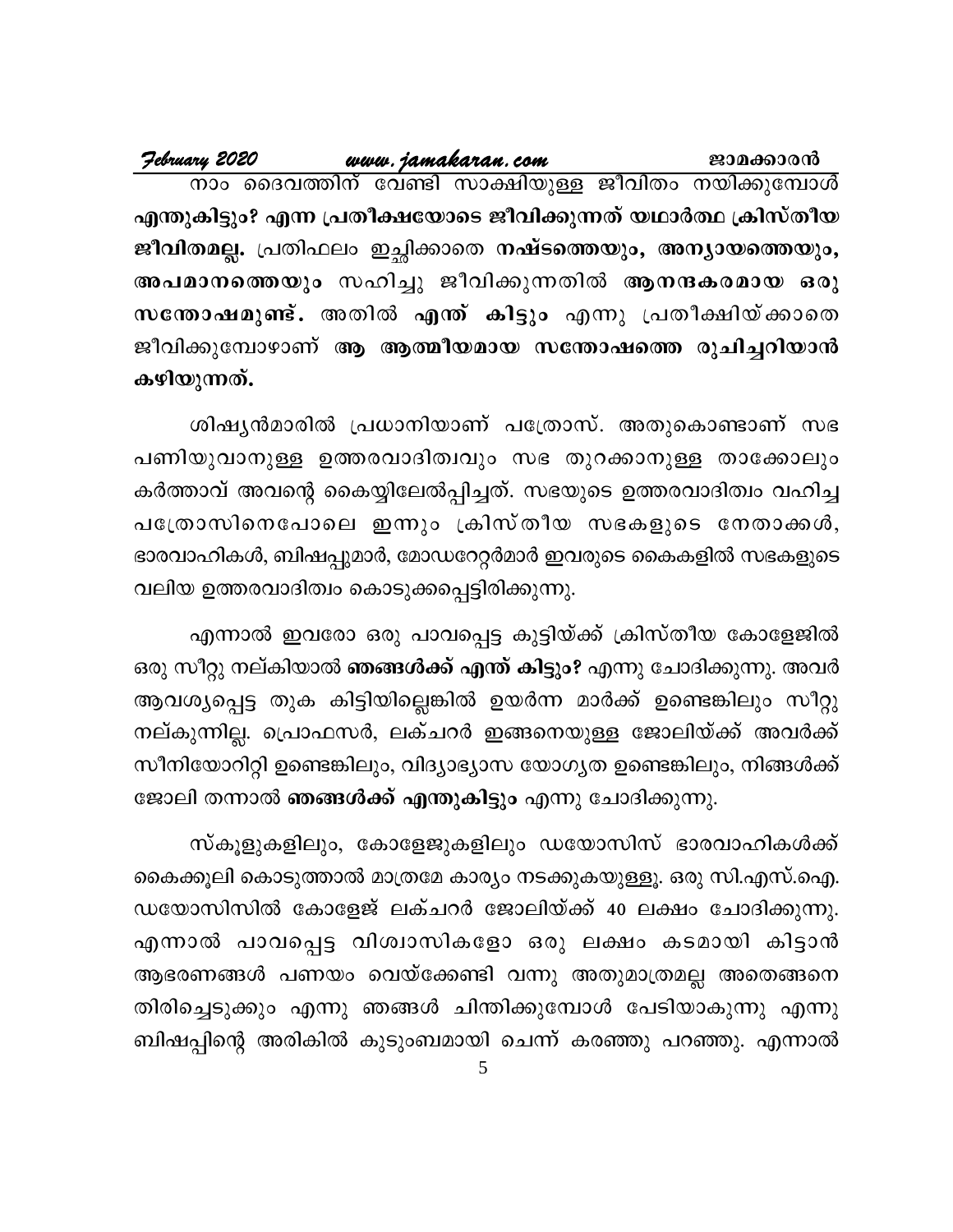<u>www.jamakaran.com</u>

February 2020

ബിഷപ്പ് എനിയ്ക്ക് ഒന്നും ചെയ്യാനില്ല എല്ലാം ഭാരവാഹികളുടെ കൈയ്യിലാണ് എന്നു പറഞ്ഞ് അവരെ തിരിച്ചയച്ചു വീണ്ടും ഡയോസിസ് ഭാരവാഹികളുടെ അടുക്കൽ പോയി താഴ്മയായി അപേക്ഷിച്ചു. എന്നാൽ ഭാരവാഹികൾ അവരോട് പറഞ്ഞത് നീ കോളേജിൽ ചേർന്ന് നിനക്കുകിട്ടുന്ന പ്രൊഫസർ ജോലിയ്ക്ക് മാസം 1.25 ലക്ഷം ചൊളയായി ശമ്പളം കിട്ടുമല്ലോ! 1 വർഷത്തിന് മൊത്തം നിനക്ക് എത്ര കിട്ടുമെന്ന് കണക്കുകൂട്ടിനോക്ക്! വർഷത്തിന് നിനക്ക് കോടികൾ കിട്ടുമല്ലോ അങ്ങനെയിരിക്കെ 40 ലക്ഷം കൊടുക്കാൻ നീ എന്തിനാണ് മടിക്കുന്നത്? എന്നവർ അവളോട് പറഞ്ഞു.

ഇത് നടന്ന സംഭവമാണ്. ഈ പെണ്ണിന് കോളേജിൽ ആ ലക്ചറർ ജോലി കിട്ടിയാൽ കൊടുക്കുന്ന 40 ലക്ഷം കൈക്കൂലിയിൽ ബിഷപ്പ് അവർകൾക്ക് എത്ര പങ്ക് പോയി ചേരും എന്നു അവർ പറഞ്ഞത് ഞാൻ കേട്ടപ്പോൾ ഞെട്ടിപ്പോയി. ഇവർ ക്രിസ്ത്യാനികളാണോ? ഇവർ രാഷ്ട്രീയക്കാരാണോ? ഡയോസിസിനുള്ളിലും അഴിമതി, കൈക്കൂലി ഇങ്ങനെയുള്ള അണുബാധ ബാധിച്ചിരിക്കുന്നു. കോയമ്പത്തൂർ സി.എസ്.ഐ. ഡയോസിസിൽ **റൈറ്റ്. റവ.** തങ്കമുത്തു ബിഷപ്പിന്റെ കാലത്ത് ഇങ്ങനെയുള്ള അഴിമതി പ്രശ്നങ്ങൾ ഉയർന്നിട്ടില്ല. അദ്ദേഹത്തിന്റെ കൈ ശുദ്ധിയുള്ളതായിരുന്നു.

- □ അതുപോലെ ദക്ഷിണ കേരള ഡയോസിസ് ബിഷപ്പായും സി.എസ്.ഐ. മോഡറേറ്ററായും ജോലിയ ചെയ്ത <mark>മോസ്റ്റ് റവ. എ. യേശുദാസ്</mark> ബിഷപ്പവർകളെ സി.എസ്.ഐ. യുടെ 24 ഡയോസിസുകളിലും, അദ്ദേഹം മരിക്കുന്നതുവരെ വളരെ അധികം ബഹുമാനിക്കുന്ന ആളായിരുന്നു. അദ്ദേഹത്തിന്റെ മരണത്തിനുശേഷം തന്റെ കുടുംബവീട് സി.എസ്.ഐ. ഡയോസിസിന്റെ ഉപയോഗത്തിന് വേണ്ടി വിട്ടുകൊടുത്തു.
- □ അതേസമയം ഈ അടുത്ത് മോഡറേറ്ററായി ജോലി ചെയ്ത മോസ്റ്റ്.റവ. ദേവകടാക്ഷം അവർകൾ നാലുസ്ഥലത്ത് പല കോടി വില മതിക്കുന്ന സ്ഥലവും, വീടും വാങ്ങി വച്ചു. ഇന്ന് ആരും അദ്ദേഹത്തെ ഒരു പരിപാടിയ്ക്കും വിളിയ്ക്കാറില്ല.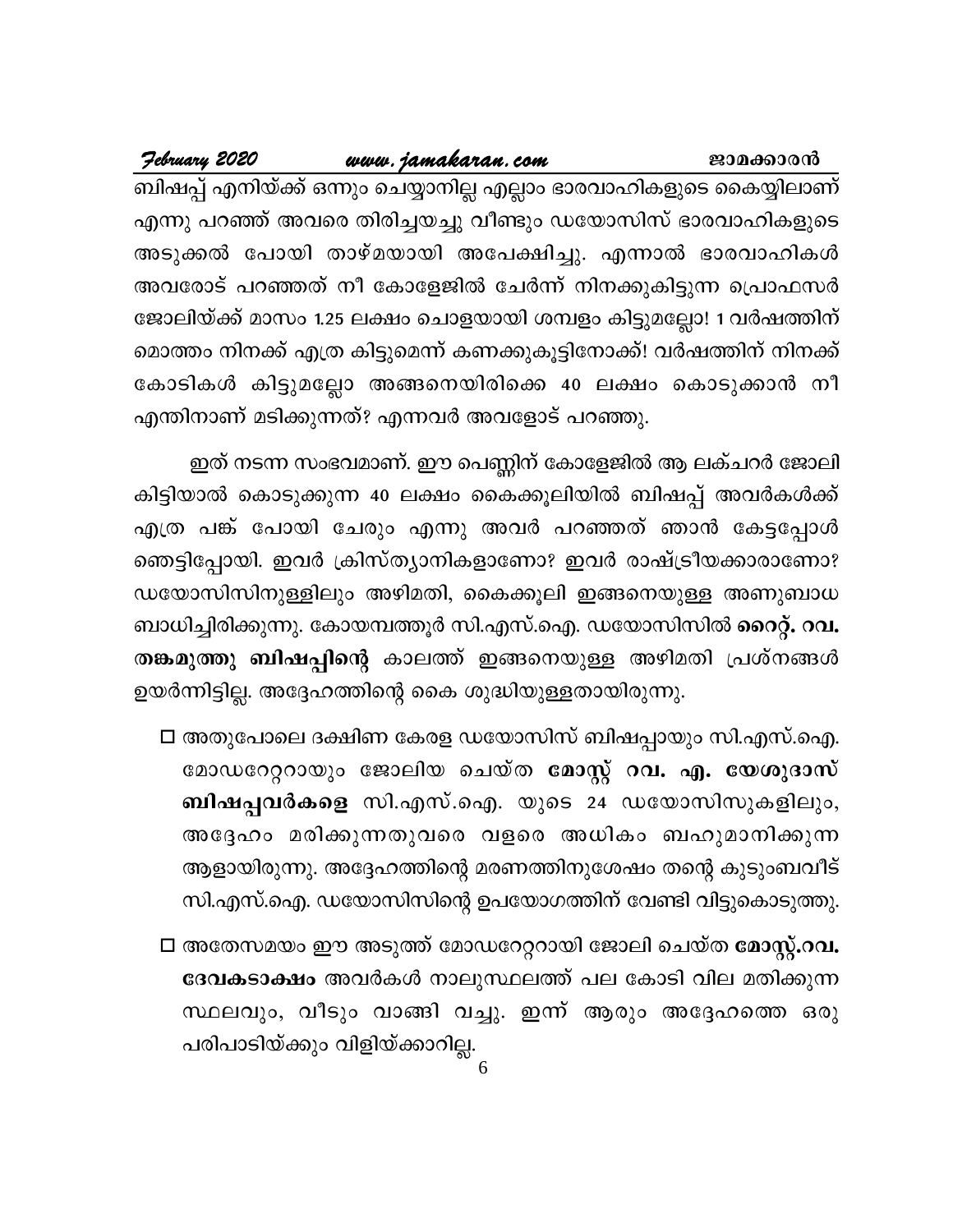| February 2020 | www.jamakaran.com                                     | ജാമക്കാരൻ                                                        |
|---------------|-------------------------------------------------------|------------------------------------------------------------------|
|               |                                                       | □ ഉത്തരകേരള സി.എസ്.ഐ. ഡയോസിസ് <b>ബിഷപ്പ് റൈറ്റ്. റവ. ബഞ്ചമിൻ</b> |
|               | അവർകൾ നല്ല പേരോടും നല്ല സാക്ഷ്യമുള്ളവനായും മരണമടഞ്ഞു. |                                                                  |

⊡ അതുപോലെ തന്നെ ആന്ധ്ര ബിഷപ്പായ റൈറ്റ്.റവ. അനന്തറാവു ശാമുവേൽ അവർകൾ നല്ല സാക്ഷ്യത്തോടെ ഇരുന്നതിനാൽ ഡയോസിസിലുള്ളവർക്ക് പണം വെട്ടിക്കാൻ കഴിയാത്തതു കൊണ്ട് അവർ കുടുംബമായി സഞ്ചരിച്ചുകൊണ്ടിരുന്ന കാറോടു കൂടെ തീവച്ച് കൊന്നു കളഞ്ഞു. കർണാടകയിലും രണ്ടു ബിഷപ്പുമാർ നല്ല സാക്ഷിയോടെ ജോലി ചെയ്തുകൊണ്ടിരിക്കുന്നു.

ഇങ്ങനെയുള്ളവർ ജോലി ചെയ്ത അതേ സി.എസ്.ഐ. –ൽ ഭൂരിപക്ഷ ഡയോസിസുകളിൽ ഇപ്പോൾ പണ അഴിമതി സി.എസ്.ഐ. കോംബ്ലക്സ് വാടക കടകൾ ഇങ്ങനെയുള്ള സ്വത്തുക്കളിൽ നിന്ന് ഡയോസിസ് ഭാരവാഹികൾ കൊള്ളയടിച്ചത് ഒഴിച്ചു ബാക്കിയുള്ളതാണ് കണക്കിൽ കാണിക്കുന്നത്.

ഒരു അച്ചനെ തങ്ങളുടെ ഡയോസിസിൽ ബിഷപ്പായി തിരഞ്ഞെടുക്കാൻ  $\Box$ ചില വർഷങ്ങൾക്കുമുമ്പ് ആ ഡയോസിസിൽ ഉള്ളവർ "സിനാഡ് ഓഫീസിലേയ്ക്ക് പോയി". ആ സിനാഡ് ഓഫീസിലുള്ള ഭാരവാഹികൾ നിങ്ങളുടെ ഡയോസിസിൽ നിന്ന് രണ്ട് പാർട്ടിക്കാർ നിങ്ങൾക്ക് മുമ്പ് പണവുമായി ഞങ്ങളുടെ അടുക്കൽ വന്ന് എടപാട് ചെയ്തിട്ട് പോയിട്ടുണ്ട്. നിങ്ങൾ എത്ര കൊണ്ടുവന്നിട്ടുണ്ട്? പണം ഞങ്ങൾക്കല്ല സിനാഡിനുള്ള ഫണ്ടാണ് ഡയോസിസിൽ നിന്ന് വന്നവർ പരസ്യമായി ഞങ്ങൾ കൊണ്ടു വന്ന തുക ഒന്നരകോടി രൂപയാണെന്ന് പറഞ്ഞു. അതിൽ മോഡറേറ്റർ അവർകൾ എനിയ്ക്ക് എത്ര കിട്ടും എന്നു ചോദിച്ചു. ഈ ഡയോസിസ് ഭാരവാഹികളോട് ഞാൻ ഡോ. പുഷ്പരാജ് ചോദിച്ചു എങ്ങനെയാണ് നാണമില്ലാതെ പരസൃമായി ഇത്ര ധൈരൃത്തോട് സിനാഡ് ഭാരവാഹികളോട് നിങ്ങൾ ചോദിക്കുന്നത്? അവരെല്ലാം ഏക സ്വരത്തോടെ മര്യാദയില്ലാത്ത ഒരു വാക്ക് പറഞ്ഞത് അവൻമാർക്കേ നാണവും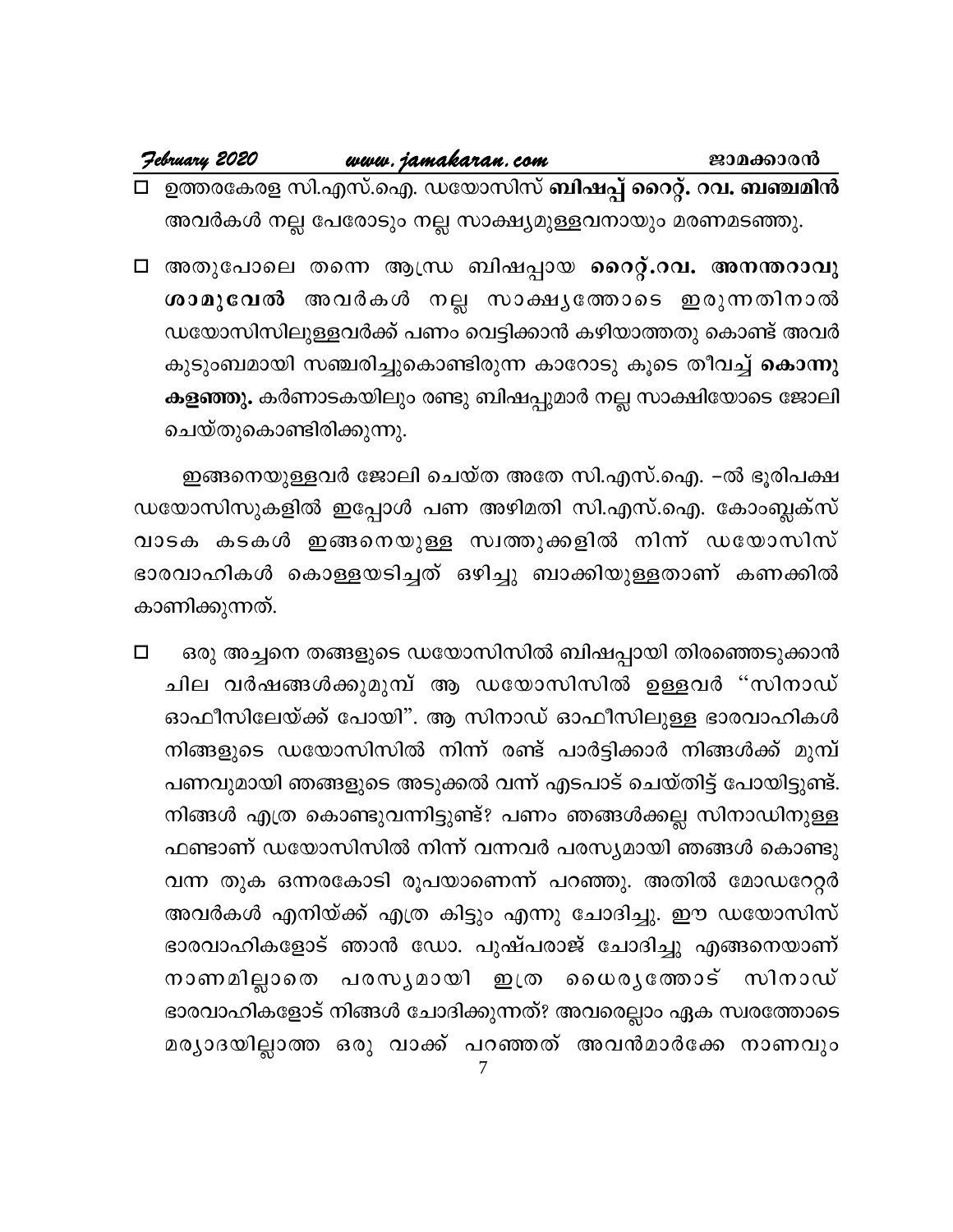#### <u>www.jamakaran.com</u>

February 2020

മാനവുമില്ലാതെ പരസ്യമായി മോഡറേറ്റർക്കുവേണ്ടി ഞങ്ങളോട് ചോദിക്കുമ്പോൾ ഇവൻമാർക്ക് ഞങ്ങൾ എന്തിനാണ് മര്യാദകൊടുക്കുന്നത് എന്നാണ്.

ഞാൻ ഇങ്ങനെ ബിഷപ്പ് സ്ഥാനത്തിന് വേണ്ടി പണം കൊടുത്തതിനെക്കുറിച്ചും മോഡറേറ്ററിനു വേണ്ടി **എനിയ്ക്ക് എത്ര കിട്ടും** എന്നു ചോദിച്ചതിനെക്കുറിച്ചും ജാമക്കാരനിൽ എഴുതിയിരിക്കുന്നത് വായിക്കുമ്പോൾ ഏതു ഡയോസിസ് ബിഷപ്പാണ് എന്നെ ഇഷ്ടപ്പെടുന്നത്? കുറ്റമോ, അഴിമതിയോ ചെയ്യാത്ത <mark>ഏഴു ബിഷപ്പു</mark>മാരെക്കുറിച്ച് എനിയ്ക്ക് നല്ലവണ്ണം അറിയാം. <mark>എന്നാൽ അവരും എന്നെ ഇഷ്ടപ്പെടുന്നില്ല.</mark> ഇതെല്ലാം അറിഞ്ഞുകൊണ്ടു തന്നെയാണ് മുമ്പേ ജാഗ്രതയോടെ പ്രാർത്ഥനയ്ക്കായി എന്റെ വായനക്കാർക്ക് എഴുതുന്നത്).

പത്രോസിന്റെ സ്ഥാനത്ത് പല ഡയോസിസുകളുടെ തലപ്പത്തിരുന്നു  $\Box$ ഭരണം നടത്തുന്നവർ പച്ചയ്ക്ക് എനിയ്ക്ക് എന്തുകിട്ടും? എന്ന് ആ സിനാഡ് ഭാരവാഹികളോട് രഹസ്യമായി ചോദിക്കുമ്പോൾ ക്രിസ്തീയ മാർഗ്ഗം എങ്ങോട്ട് പൊയ്ക്കൊണ്ടിരിക്കുന്നു?

ഞങ്ങൾക്ക് എന്തുകിട്ടും? ഞങ്ങൾക്ക് എന്തുകിട്ടും എന്നു ക്രിസ്തീയ ഡയോസിസുകളിൽ നിന്നു വരുന്ന ശബ്ദം വലി അപമാനത്തിന്റെ വാക്കുകളായി കാതിൽ ധ്വനിക്കുന്നു. ഉയർന്ന സ്ഥാനത്തിരിക്കുന്നവർ മുതൽ താഴെക്കിടയിൽ ഇരിക്കുന്നവർ വരെ **ഞങ്ങൾക്ക് എന്തു കിട്ടും?** എന്ന ചോദ്യമാണ് ചോദിക്കുന്നത്. ഇങ്ങനെ ഞാൻ എഴുതുന്നതുകൊണ്ട് തെറ്റു ചെയ്ത ചില ഡയോസിസുകളിൽ എന്നെ കൺവൻഷനിൽ പ്രസംഗിക്കാൻ വിളിയ്ക്കാൻ മടിക്കുന്നു.

ക്രിസ്തീയ വിശ്വാസികളും ഏത് ആത്മീയ യോഗങ്ങൾക്ക് ചെന്നാലും  $\Box$ ആ പ്രാസംഗികൻ എനിയ്ക്കായി പ്രാർത്ഥിച്ചാൽ അല്ലെങ്കിൽ പ്രാർത്ഥനയിൽ എന്റെ പേർ വിളിച്ചാൽ ഞങ്ങൾക്ക് എന്ത് കിട്ടും? എന്ന പ്രതീക്ഷയോടെയാണ് യോഗങ്ങളിൽ പങ്കെടുക്കുന്നത്. ആ യോഗങ്ങളെ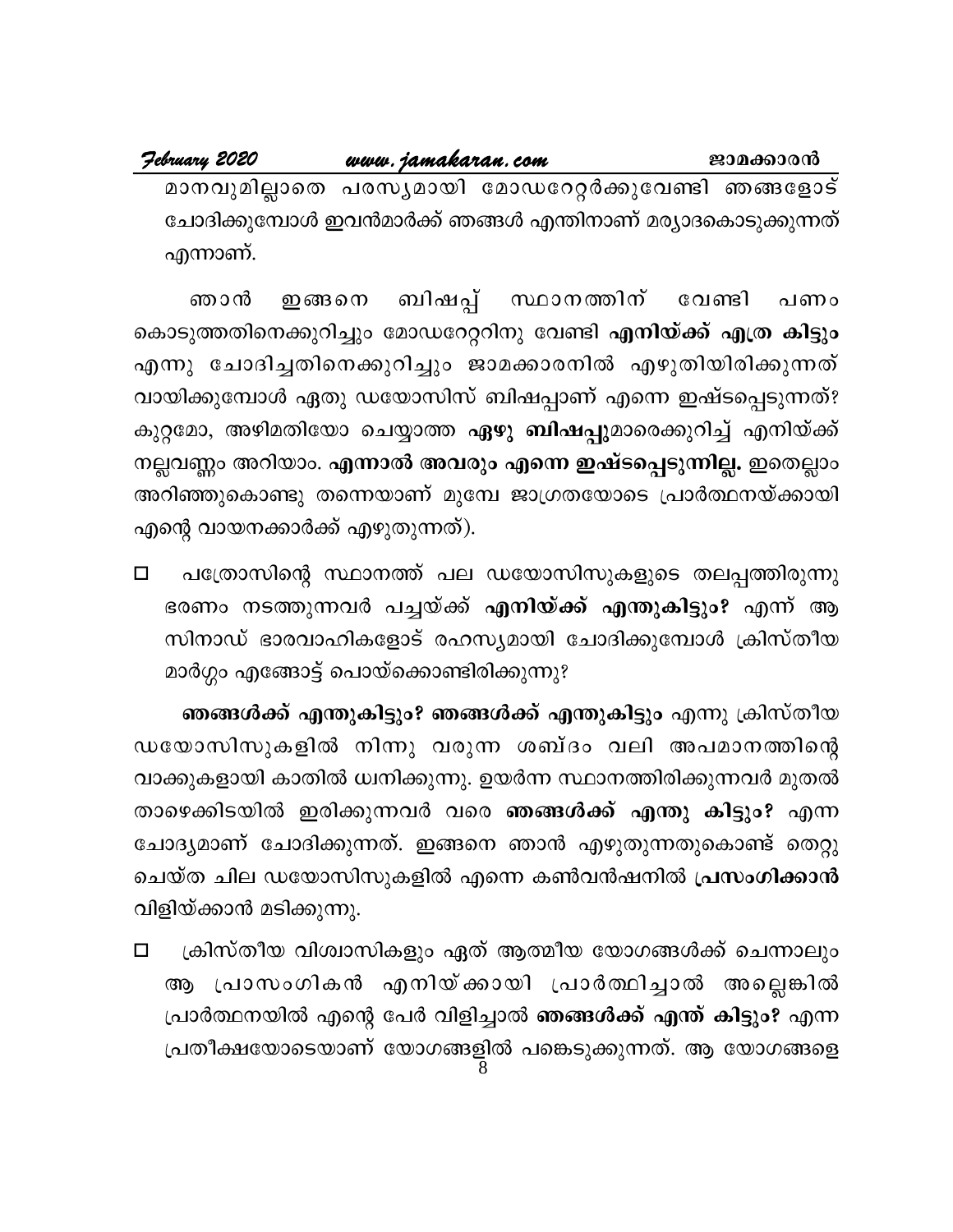#### <u>www.jamakaran.com</u>

#### February 2020

നടത്തുന്ന പേരുകേട്ട പ്രാസംഗികൻമാരും വ്യാജപരസ്യങ്ങൾക്ക് വേണ്ടി ഇത്ര തുക ഞങ്ങൾ ചിലവു ചെയ്തിട്ടുണ്ട്. **ഞങ്ങൾക്ക് എന്തു കിട്ടും?** എന്ന പ്രതീക്ഷയോടെയാണ് യോഗങ്ങളെ ക്രമീകരിക്കുന്നത്. ഭൂരിപക്ഷ ക്രിസ്തീയ ജനങ്ങൾ വ്യാപാരികളായി മാറിപ്പോയി.

പൊതുവേ ക്രിസ്തീയ വിശ്വാസികൾ ഏതു സഭയിൽപ്പെട്ട വരായാലും അവരെല്ലാവരും വ്യാപാരികളെപ്പോലെ ദൈവത്തിൽ നിന്നും <mark>ലാഭം കിട്ടുമെന്ന്</mark> പ്രതീക്ഷയോടെ കാത്തിരിക്കുന്നു. മാനസാന്തരപ്പെട്ട് രക്ഷിയ്ക്കപ്പെട്ട വിശ്വാസികളും എതോ പ്രതീക്ഷിച്ചുകൊണ്ടാണ് ദൈവത്തോട് പ്രാർത്ഥിക്കുന്നത്. ഏതോ ഒന്നു പ്രതീക്ഷിച്ചുകൊണ്ടാണ് ദൈവവേലയ്ക്കു വരാൻ തിടുക്കം കാട്ടുന്നത്. മരണം വരെ നാം ദൈവത്തിന് വേണ്ടി യഥാർത്ഥമായി ജീവിക്കുന്നത് എങ്ങനെ? എന്ന ചിന്താഗതിയും, പേടിയും ഇവർക്കില്ലാതെ പോയി.

മരണം വരെ ഞാൻ വീട്ടിലും വെളിയിലും ദൈവവേലയിലും സാക്ഷ്യം നഷ്ടപ്പെടാതെ ജീവിക്കുന്നതെങ്ങനെ? എന്ന ഭയം, ആഗ്രഹം ഒരു ക്രിസ്തീയ വിശ്വാസിക്ക് അല്ലെങ്കിൽ ദൈവവേലക്കാർക്ക് ഉണ്ടാകേണ്ടതല്ലെ?

ഒരു വീടു സന്ദർശന വേളയിൽ ഒരു കുടുംബത്തിൽ ചെന്ന് പ്രാർത്ഥിച്ചാൽ  $\Box$ ഏകദേശം എത്ര സ്തോത്രക്കാഴ്ച കിട്ടും? എന്ന പ്രതീക്ഷയോടെ വീട് തിരഞ്ഞെടുക്കുന്നു! ഇതിനെക്കുറിച്ചു ചിന്തിയ്ക്കുമ്പോൾ ഇവർ എത്ര ഭോഷത്തരമായാണ് ദൈവവേല ചെയ്യുന്നത്! ഇവരെ വിശ്വസിച്ച് ദൈവം എങ്ങനെ പ്രവർത്തിയ്ക്കും.

#### ഞങ്ങൾക്ക് എന്തുകിട്ടും?

ഞങ്ങൾക്ക് എന്തുകിട്ടും എന്ന അടിസ്ഥാനത്തിലാണോ നിങ്ങളുടെ പ്രാർത്ഥന, ദൈവവേല, ക്രിസ്തീയ ജീവിതം എന്നിവ അടങ്ങിയിരിക്കുന്നത്? എന്ന് വർഷത്തിന്റെ അവസാന മാസത്തിലുള്ള നാം ഈ പുതിയ വർഷത്തിൽ നമ്മെ പരിശോധിച്ചുനോക്കി നമ്മെ ശരിയാക്കിക്കൊണ്ട് 2020 എന്ന പുതിയ വർഷത്തിൽ നമുക്ക് പ്രവേശിക്കാം.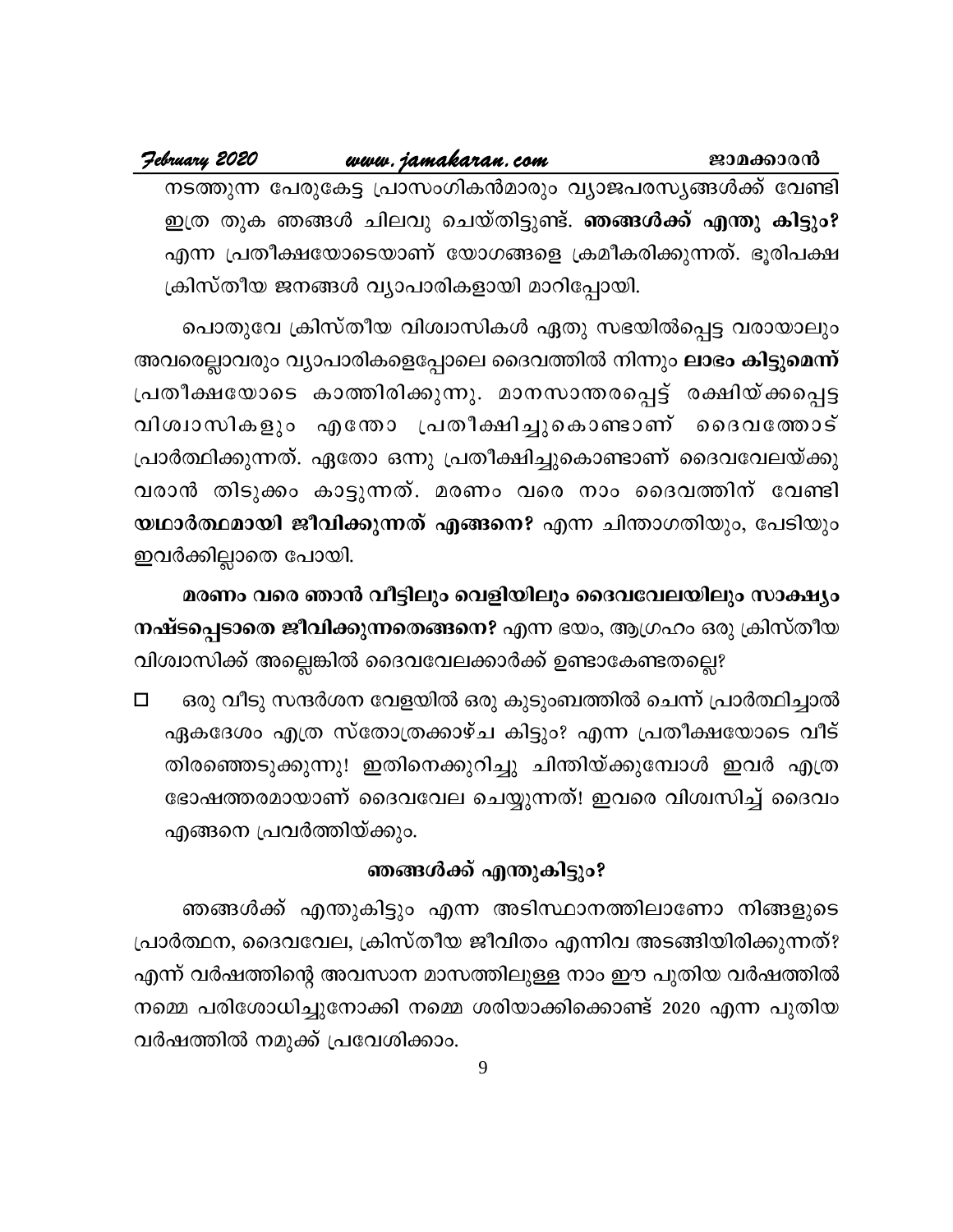|                                                                    |                                                     |  | ജാമക്കാരൻ |  |
|--------------------------------------------------------------------|-----------------------------------------------------|--|-----------|--|
|                                                                    | നാം നമ്മുടെ അച്ചൻ, ബിഷപ്പ്, മോഡറേറ്റർ, സഭ ഇവയൊന്നും |  |           |  |
| ശ്രദ്ധിക്കാതെ നമ്മുടെ ആത്മാവിനെ മാത്രം അധിക ജാഗ്രതയോടെ             |                                                     |  |           |  |
| സൂക്ഷിക്കേണം. നാം ആർക്ക് സ്തോത്രക്കാഴ്ച അയക്കുന്നോ ആ               |                                                     |  |           |  |
| ദൈവവേലക്കാരെ നാം ശ്രദ്ധിക്കാതെ, മാത്രമല്ല അവർ ശരിയായ ദൈവ           |                                                     |  |           |  |
| ദാസൻമാരായിരുന്നാലും അവരേയും ശ്രദ്ധിയ്ക്കാതെ നിങ്ങളുടെ ആത്മാവ്      |                                                     |  |           |  |
| ദൈവത്തിന്റെ മുമ്പാകെ കുറ്റമില്ലാത്തതാണോ എന്നു മാത്രം ശ്രദ്ധിക്കുക. |                                                     |  |           |  |
| നിങ്ങളുടെ ആത്മാവിന്റെ കണക്ക് നിങ്ങൾ തന്നെ കൊടുക്കണം. നിങ്ങൾ,       |                                                     |  |           |  |
| നിങ്ങളുടെ മാതാപിതാക്കൾ എന്നിവരെക്കൂടി ശ്രദ്ധിക്കാതെ, പ്രാധാന്യം    |                                                     |  |           |  |
| കൊടുക്കാതെ നിങ്ങളുടെ ആത്മാവ് ദൈവത്തിന് മുമ്പാകെ ദൈവവചനത്തിന്റെ     |                                                     |  |           |  |
| അടിസ്ഥാനത്തിൽ എങ്ങനെ ഇരിക്കുന്നു? എന്നു മാത്രം ശ്രദ്ധിക്കുക.       |                                                     |  |           |  |
|                                                                    |                                                     |  |           |  |

മറ്റുള്ളവർക്കുവേണ്ടി പ്രാർത്ഥിയ്ക്കാൻ മാത്രമേ നമുക്ക് കഴിയുകയുള്ളു, ആലോചന പറഞ്ഞുകൊടുക്കാനും കഴിയും. എന്നാൽ മറ്റുള്ളവരെ മാറ്റാൻ കഴിയുകയില്ല.

- പൗലോസ് തന്റെ യൗവന ശിഷ്യനായ തിമത്തിയോസിനോട് പറഞ്ഞത് □ ഓർമ്മിപ്പിക്കുന്നു.
- 1. വിശ്വാസികൾക്ക് മാതൃകയായിക്കുക

അവിശ്വാസിക്കു മാതൃകയായിരിക്കുന്നത് എളുപ്പമാണ്! എന്നാൽ വിശ്വാസികൾക്ക് മാതൃകയായി ജീവിക്കുന്നത് വളരെ കഷ്ടമാണ്. എന്നാൽ എന്നെ ശക്തനാക്കുന്നവൻ ക്രിസ്തുവാണ് എന്ന് വിശ്വസിപ്പിൻ അവന്റെ കൃപയാൽ മറ്റു വിശ്വാസികളെക്കാളും ആത്മീയ ജീവിതത്തിൽ ഉന്നതരായി ജീവിയ്ക്കാൻ നിങ്ങൾക്കു കഴിയും.

- ആരും നിന്നെ ഇച്ഛീകരിക്കാതിരിക്കേണ്ടതിന് നീ **വാക്കിലും നടപ്പിലും**  $2.$ സ്നേഹത്തിലും ആത്മാവിലും വിശ്വാസത്തിലും നിർമ്മലതയിലും വിശ്വാസികൾക്ക് മാതൃകയായിരിക്കേണം.
- നിന്നെക്കുറിച്ചും നിന്റെ ഉപദേശത്തെക്കുറിച്ചും സൂക്ഷിച്ചു കൊൾക. 3. ഇപ്പോഴുള്ള ഏകദേശം എല്ലാ ക്രിസ്തീയ ദൈവവേലക്കാരും വ്യാപാരികളായിരിക്കുന്നു. അവരെ തിരഞ്ഞുവരുന്ന വിശ്വാസികളും വ്യാപാരികളെ പോലെ ലാഭം പ്രതീക്ഷിക്കുന്നു! അതുകൊണ്ട് **ഞങ്ങൾക്ക്**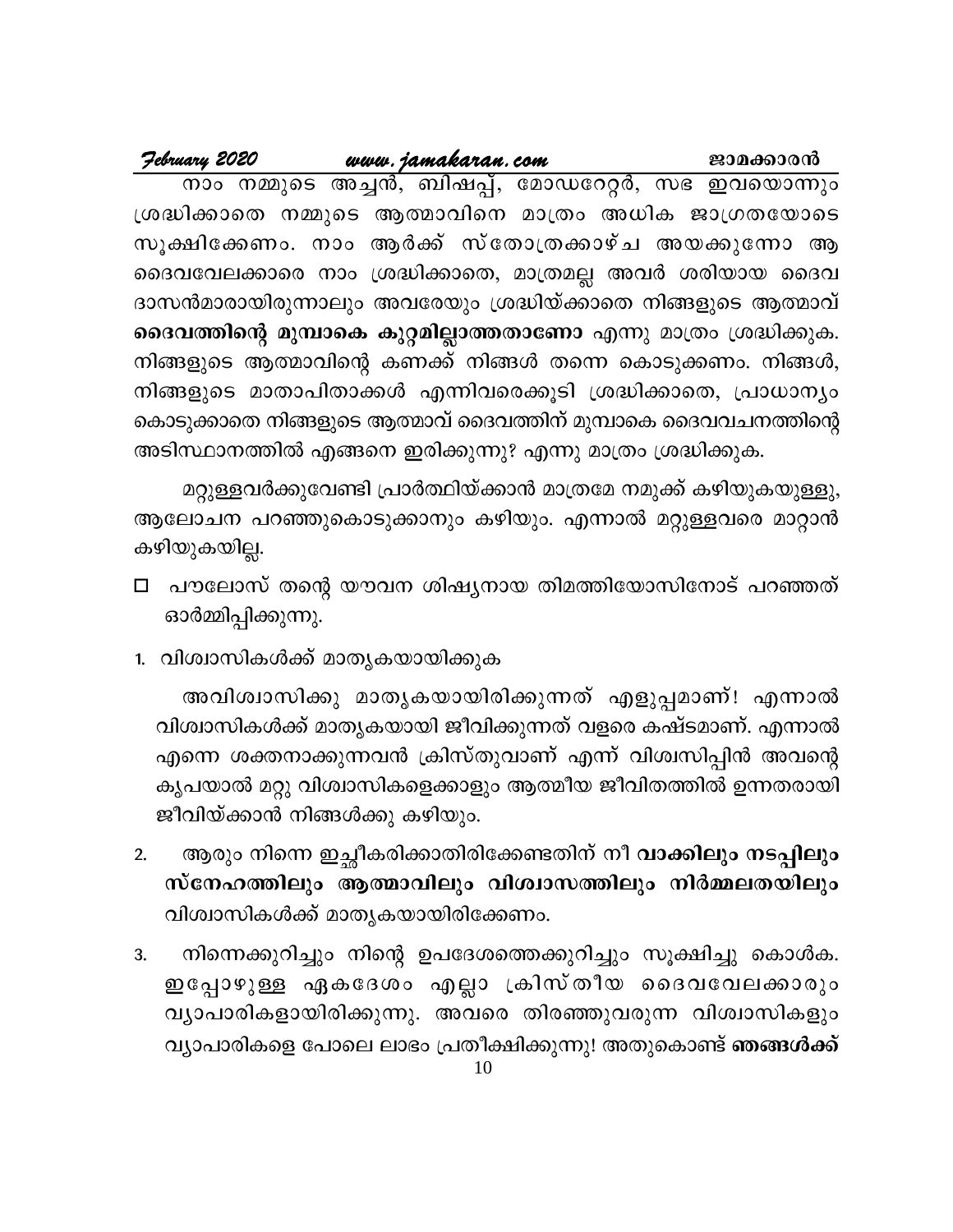February 2020 www.jamakaran.com ജാമക്കാരൻ എന്തുകിട്ടും എന്ന് വായനക്കാരായ നിങ്ങൾ ആഗ്രഹിയ്ക്കാതെ ക്രിസ്തുവിനെ പോലെ അവന്റെ സ്വഭാവത്തിൽ ജീവിയ്ക്കാൻ ശ്രമിയ്ക്കാം!

പൗലോസ് തിമത്തിയോസിനോട് പറഞ്ഞ കഠിനമായ ആലോചന എന്താണെന്നറിയാമോ? "കഷ്ടം സഹിക്കുക" എന്നതാണ്! ആർക്കെങ്കിലും ഈ ആലോചന ഇഷ്ടപ്പെടുമോ? 2 തിമൊ. 3 : 12 എന്നാൽ ക്രിസ്തുവേശുവിൽ ഭക്തിയോടെ ജീവിപ്പാൻ മനസ്സുള്ള വർക്ക് എല്ലാം ഉപദ്രവം ഉണ്ടാകും. ഇങ്ങനെയുള്ള വിശ്വാസികൾ ഒരിക്കലും ഞങ്ങൾക്ക് എന്ത് കിട്ടും? എന്ന് അവർ ചെയ്ത പ്രവർത്തനത്തിന് **പ്രതിഫലമായി** ചോദിക്കില്ല. ക്രിസ്തീയ ജീവിതം കഷ്ടമാണ്. എന്നാൽ നിശ്ചയമായും അതിന്റെ അവസാനം ആനന്ദകരമായിരിക്കും.

എന്നാൽ ക്രിസ്തു നമ്മിലും, നമ്മോടും കൂടെ ഉണ്ടോ? എന്നതുമാത്രം ഉറപ്പിച്ചാൽ മതി. ഏതു സാഹചര്യത്തിലും അലംഭാവത്തോടെയിരിക്കാം (Content) എന്ന് പൗലോസ് പറഞ്ഞതു പോലെ നമ്മെ കൊണ്ടും പറയാൻ കഴിയും, കഷ്ടത്തിലും, പരാജയത്തിലും, നിരാശയിലും, രോഗത്തിലും, പിറുപിറുക്കാത്ത ജീവിതത്തെയും അതിൽ ലഭിക്കുന്ന ആത്മീയ സന്തോഷത്തേയും വായനക്കാരായ നിങ്ങൾ അനുഭവിയ്ക്കാൻ വേണ്ടി ഞാൻ നിങ്ങൾക്ക് വേണ്ടി തുടർന്ന് പ്രാർത്ഥിക്കുമെന്ന് ഈ പുതിയ വർഷത്തിൽ നിങ്ങളോട് ഉറപ്പു പറയുന്നു.

നിങ്ങൾ പല മാർഗ്ഗത്തിൽ അയച്ചു തന്ന ധനസഹായം ഒന്നും നഷ്ടപ്പെടാതെ എന്റെ കൈയ്യിൽ എത്തിച്ചേർന്നു. വളരെ നന്ദി! ചോദ്യങ്ങൾ, സംശയങ്ങൾ നിങ്ങൾക്കുണ്ടായാൽ ഉടൻ തന്നെ താമസിയ്ക്കാതെ എനിയ്ക്ക് എഴുതി അറിയിക്കുക. ഞാൻ ഇതുവരെ അനൃഭാഷയെക്കുറിച്ച് എഴുതിയതെല്ലാം പുസ്തകരൂപത്തിൽ അച്ചടിക്കുന്നതിന് മുമ്പേ നിങ്ങളുടെ സംശയത്തിനുള്ള മറുപടിയും അവനോടു ചേർന്നു മാറ്റി എഴുതേണ്ട കാര്യങ്ങളെയും ശരിയാക്കാനുള്ള വിഷയങ്ങളേയും ചേർത്ത് പുസ്തകമാക്കി പുറത്തുവിടാൻ അത് എനിയ്ക്ക് വളരെ സൗകര്യമായിരിക്കും.

ഡോ. പുഷ്പരാജ്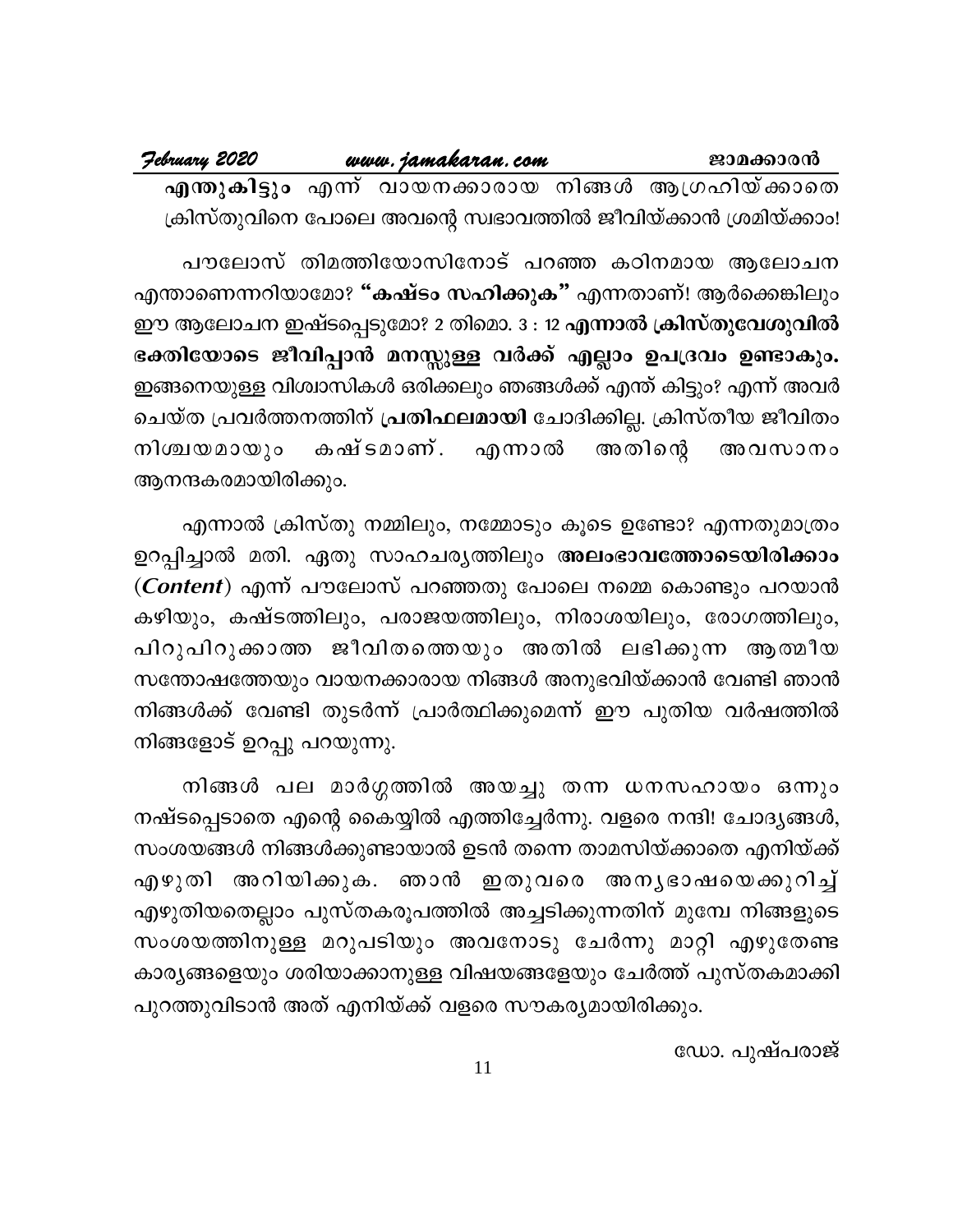### **TUTICORIN - NAZRETH C.S.I. DIOCESE St. PATRIK C.S.I. CHURCH CONVENTION**



തൂത്തുക്കുടിയിൽ നടന്ന യോഗങ്ങൾ അനുഗ്രഹമായിരുന്നു. Rev. JOBRAJAH SINGH അവർകൾ യോഗ ഏർപ്പാടുകളെ നന്നായി ചെയ്തിരുന്നു. തൂത്തുക്കുടി സി എസ് ഐ സഭയിലെ ജനങ്ങൾ കഴിഞ്ഞ 40 വർഷങ്ങളായി എന്നേയും, എന്റെ പ്രവർത്ത നങ്ങളേയും ഒരു മിഷനറിയെ സഹായിക്കുന്നതുപോലെ സഹായിച്ചു വരുന്നു. അവരുടെ സഹായത്തെ എനിക്ക് മറക്കാൻ കഴിയില്ല. എന്റെ വായനക്കാരെ പല രേയും ഞാൻ നേരിൽ കണ്ടു. കോവിൽപ്പെട്ടി, വിരുത്നഗർ പോലുളള സ്ഥലങ്ങ ളിൽ നിന്നും കുടുംബമായി എന്നെ വന്നു കണ്ടു.

കുടുംബ ആലോചന സമയം എന്ന ഒരു പ്രത്യേക പരിപാടി ഈ സഭ ക്കാർ ഒരുക്കിയിരുന്നു. ഇത് അനേകർക്ക് അനുഗ്രഹമായിരുന്നു. കർത്താവിന് മഹത്വം ഉണ്ടാകട്ടെ.



#### **ST. JACOB CS I CHURCH (Jacobpuram)**

യാക്കോബുപുരം എന്ന സ്ഥലത്തു  $m$ s m യോഗവും അനുഗ്രഹ അവസാനിച്ചു. മായി കർത്താവിന് മഹത്വം ഉണ്ടാകട്ടെ.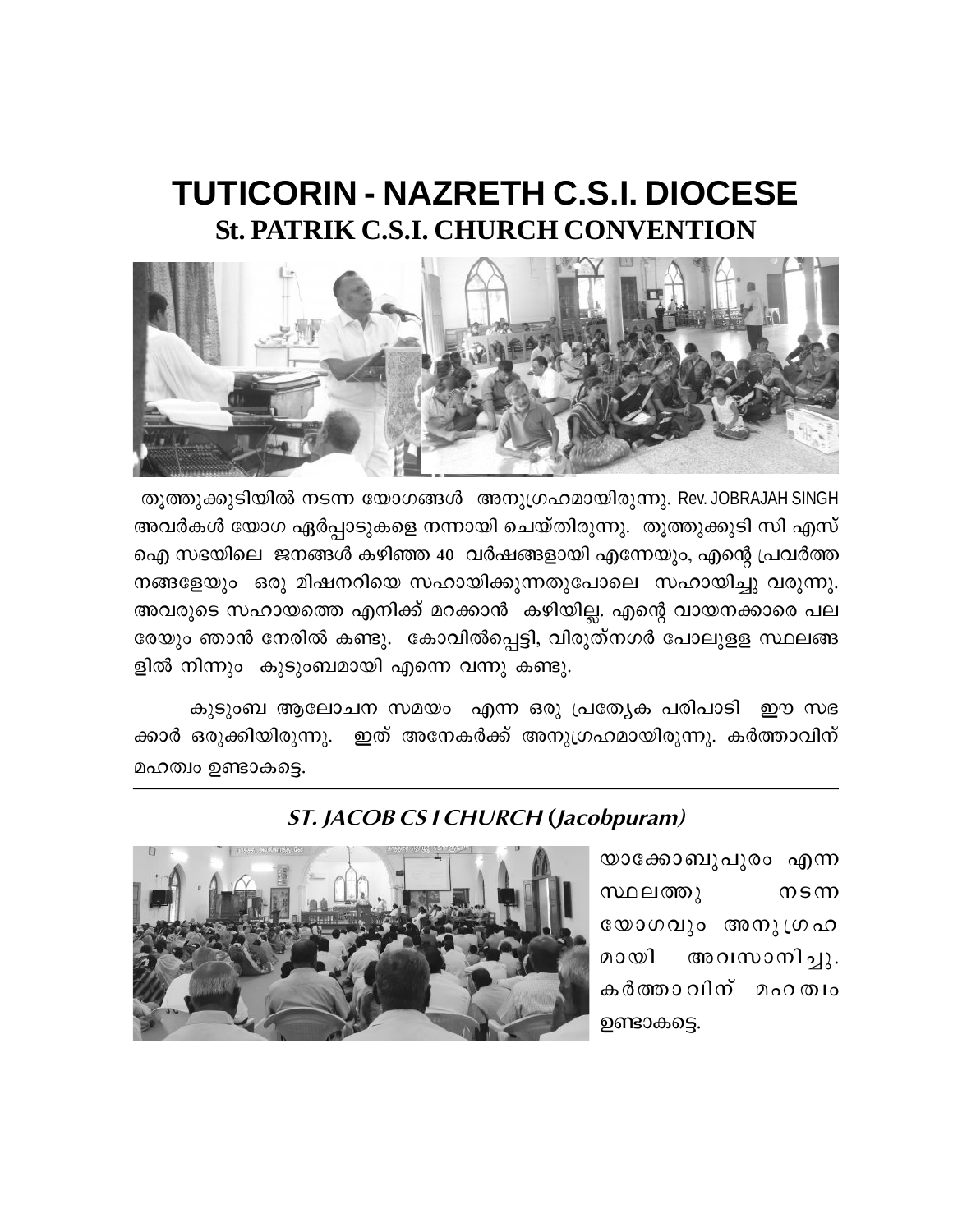



തിരുനെൽവേലി ഡയോസിസിൽ സി എസ് ഐ എന്ന പഴയ പേരിൽ പ്രവർത്തിക്കുന്ന ചില സഭകളിൽ ഒന്നാണ് ചെട്ടിക്കുളം സി എസ് ഐ ചർച്ച് ഇവിടെ നടന്ന കൺവെനഷൻ അനുഗ്രഹമായിരുന്നു റവ. എ.ജി.ആർ വേദ നായകം സാംരാജ് അവർകൾ യോഗ ഏർപ്പാടുകൾ പ്രത്യേകമായി ചെയ്തി രുന്നു. കർത്താവിന്റെ നാമം മഹത്വപ്പെട്ടു.

### **VELLOR CSI DIOCESE - K ATPADI CSI CHURCH**

ഇവിടെ നടന്ന യോഗ ങ്ങൾ അനുഗ്രഹമായിരു ഈ യോഗത്തിൽ (m). ത്തറി െന്റ ൈ െ ദവ പ്രവർത്തനം പലവിധ ത്തിൽ നടന്ന തിനെ ക്കുറിച്ചുള്ള സാക്ഷ്യങ്ങൾ അറിയാൻ കഴിഞ്ഞു.



കർത്താവിന് മഹത്വം ഉണ്ടാകട്ടെ.

സഭയിലെ അച്ചൻ റവ. കൊർത്തല്യൂസ് അവർകൾ യോഗത്തിന് വേണ്ട ഏർപ്പാടുകൾ പ്രത്യേകമായി ചെയ്തിരുന്നു. കർത്താവ് കാട്പാടി സഭയെ സമാ ധാനത്തോടെ നടത്തുമാറാകട്ടെ.  $C.M.C$  യിലുള്ള മലയാളി ഡോക്ടർമാരും നഴ്സുമാരും ഈ യോഗങ്ങളിൽ പങ്കെടുത്തു.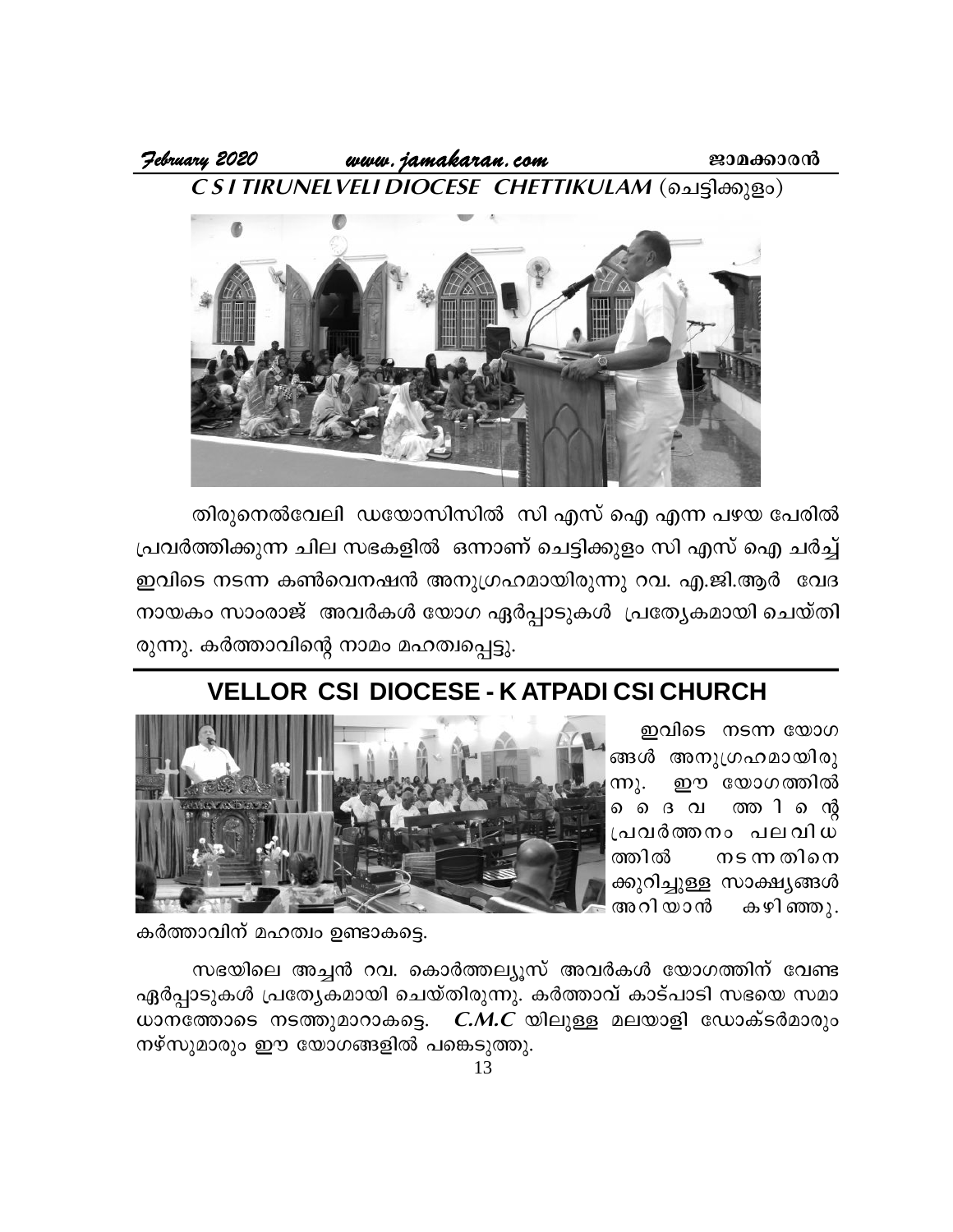#### www.jamakaran.com

February 2020

துக்குடி சி.எஸ்.ஜ. சமையில்

**GÉOGLIS DUG** நாள்: ஆகஸ்ட் 16,17,18 - 2019

**BRIGIVELTUIT UTT** *<u><b>Start:* Dr. LIGQUIT!</u>

കന്യാകുമാരി ഡയോസിസ് പുതുകൂടി സി എസ് ഐ സഭാദിന കൺവെൻഷൻ



 $\pi$  o  $\sigma$   $\alpha$   $\alpha$   $\alpha$   $\alpha$   $\alpha$   $\alpha$   $\beta$ ബസ്റ്റാന്റിനു സമീപത്തുളള പുതുകൂടി സി എസ് ഐ സഭ യിൽ വച്ച് സഭാദിന സ്തോത്ര യോഗങ്ങൾ  $\overline{3}$ ദിവസം കൺവെൻഷനായി നടത്തപ്പെട്ടു. സഭയിലെ അച്ചൻ ഡി. ക്രിസ്റ്റോ ബാബുരാജ് അവർകൾ ഫർ യോഗങ്ങൾ നന്നായി ക്രമീകരിച്ചിരുന്നു. പെരുംമഴയുടെ നാളുകളായിരുന്നു എന്നാലും



ധൈര്യത്തോടെ മറ്റുളള സഭാക്കാരും കർത്താവിന്റെ വചനം കേൾക്കേണം. എന്ന ആഗ്രഹത്തിൽ പുറത്തുളള ഗ്രൗണ്ടിൽ വച്ച് തന്നെ യോഗം നടത്തപ്പെട്ടു. ദൈവത്തിന്റെ കൃപയാൽ 3 ദിവസങ്ങളും യോഗ സമയത്തിൽ മാത്രം ദൈവം മഴയെ നിർത്തി യോഗങ്ങൾ അനുഗ്രഹമായി തീരുവാൻ സഹായിച്ചു. ധാരാളം മാനസാന്തരപ്പെടാനും സൗഖ്യം പ്രാപിക്കാനും ദൈവം കൃപ ജനങ്ങൾ ചെയ്തു കർത്താവിന്റെ നാമത്തിന് മഹത്വമുണ്ടാകട്ടെ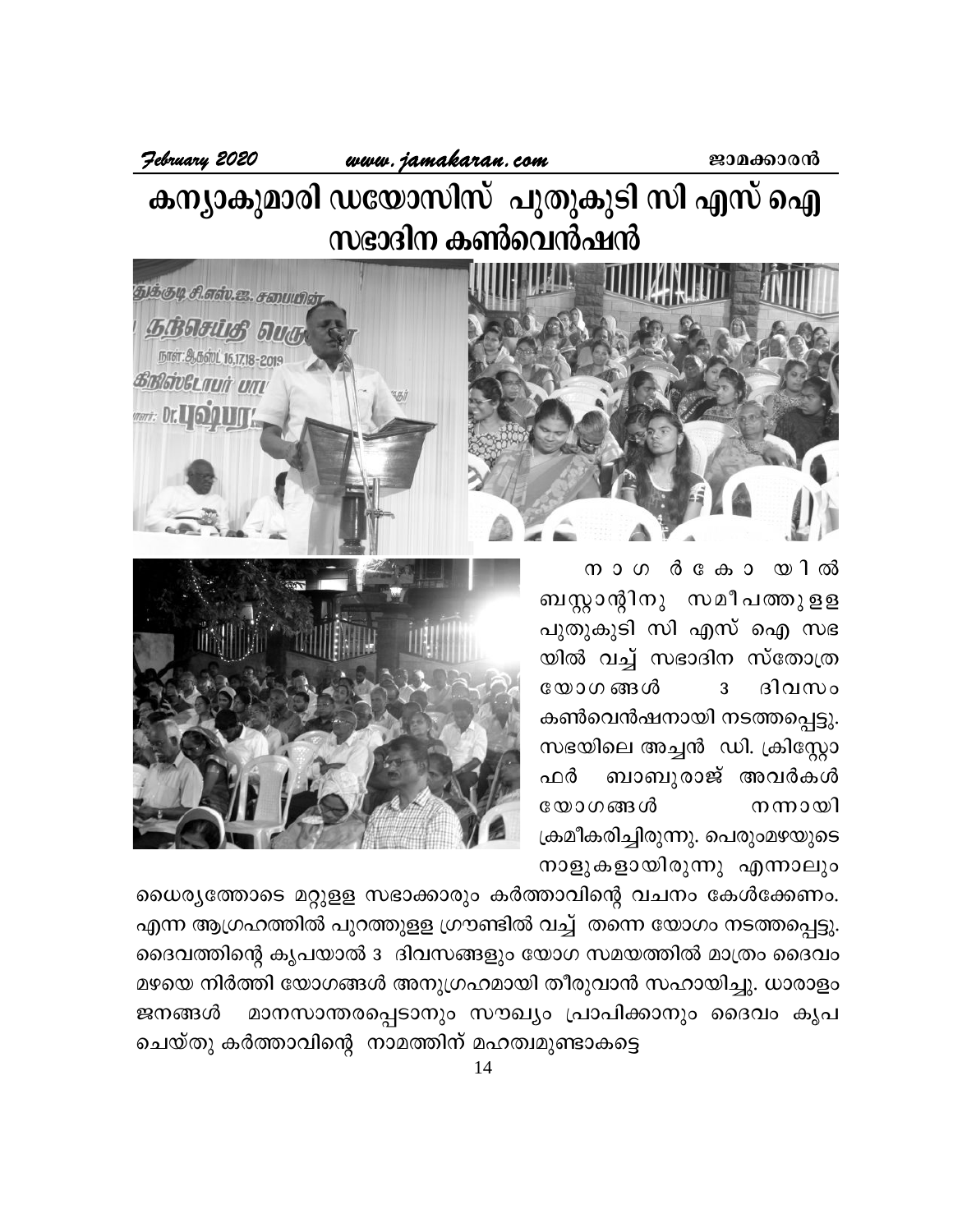www.jamakaran.com

February 2020

# ചൈന്നെ ദർശന  $(VISION)$  മഹായോഗങ്ങൾ

ദർശന മഹായോഗങ്ങൾ എന്ന തലക്കെട്ടിൽ *FMPB* മിഷനറി സ്ഥാപന

ത്തിന്റെ 3 ദിവസത്തെ വമ്പിച്ച യോഗങ്ങൾ നടത്തപ്പെട്ടു. വൈകുന്നേരത്തെ പൊതു യോഗം മൈതാനത്തിലും, പകൽയോഗം  $($ ചെന്നൈ $)$ പെരുമ്പാക്കം അഡ്**വൻൺഡ്** ചർച്ചിലും നടന്നു. ഈ യോഗ ത്തിന് എല്ലാവരും പ്രത്യേക സഹകരിച്ചു. റവ. മായി ഇമ്മാനുവേൽ ഭക്തസിംഗ്



അവർകൾ സഭയിലുളള കമ്മിറ്റി അംഗങ്ങളോട് ചേർന്ന് മിഷനറി ഭാരത്തോടെ ഈ യോഗങ്ങളെ അവരുടെ സഭയിൽ ക്രമീകരിച്ചു.

മേടവാക്കം *FMPB* പ്രാർത്ഥനാ കൂട്ടായ്മ ഭാരവാഹികൾ പ്രത്യേകിച്ച്  $\emph{\textbf{Mr.}}$  കെർഷോം സാമുവൽ അവർകളും പ്രയർ ഗ്രൂപ്പും വളരെയധികം ചെലവ് ചെയ്ത് ആയിരങ്ങൾക്ക് പ്രയോജനപ്പെടത്തക്ക നിലയിലും, മിഷനറി പ്രവർത്ത നത്തെ പറ്റി മറ്റു ക്രൈസ്തവ സഭകൾ അറിയേണ്ടതിനും ഈ പ്രത്യേക ഏർപ്പാ ടുകൾ ചെയ്തു.

ഇന്ത്യയിൽ മദ്ധ്യപ്രദേശ് മിഷനറി പ്രവർത്തനത്തെ (ചെന്നൈ) മേടവാക്കം പ്രാർത്ഥനാ ഗ്രൂപ്പ് ദത്തെടുത്ത് തങ്ങി വരുന്നു (സഹായിച്ചു വരുന്നു). മദ്ധ്യപ്ര ദേശിൽ പ്രവർത്തിച്ചിരുന്ന മിഷനറിമാരെ ഇവർ ചെന്നൈലേക്ക് വിളിപ്പിച്ച് (ഇ വർ പണിത പളളികളെ പറ്റിയും പല ഇടങ്ങളിൽ ആദിവാസികൾ ആരാധി ക്കുന്ന സഭകളിൽ പ്രവർത്തിക്കുന്നവരെ സ്വാർത്തിക് എന്നു വിളിക്കുന്നു. ഇവർ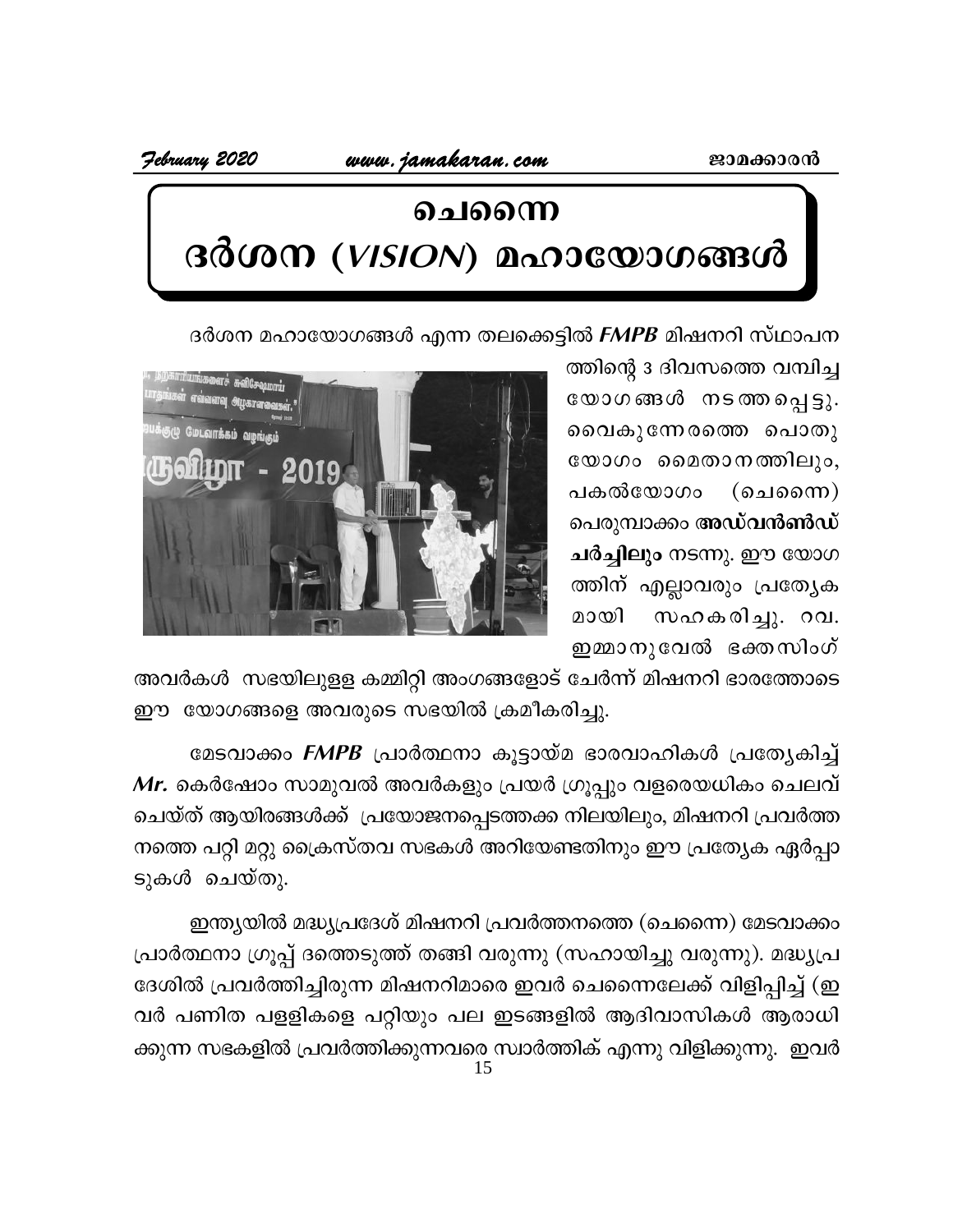#### <u>www.jamakaran.com</u>

February 2020

ആദിവാസികൾ ആരാധിക്കുന്ന സഭകളിൽ നിന്ന് തെരഞ്ഞെടുക്കപ്പെട്ട ആദി വാസി പാസ്റ്റർമാരാണ്. ഈ സ്വാർത്തിക് പാസ്റ്റർമാർ അധികം വിദ്യാഭ്യാസം ഇല്ലാത്തവരാണ്. ഇവരാണ് അവിടവിടെയുളള സഭകൾ നടത്തി വരുന്നത്) ആദിവാസിസഭകളിലെ അംഗങ്ങൾ ചിലരേയും കുടുംബമായി ഞാൻ സംസാ രിച്ച യോഗങ്ങളിൽ പങ്കെടുപ്പിക്കുകയും അവർ സ്വന്തമായി എഴുതിയ ക്രൈസ്തവ ഗാനങ്ങളെ അവരുടെ സ്വന്ത രാഗങ്ങളിൽ, അവരുടെ സംസ്ക്കാര രീതിയിൽ അവരുടെ വാദ്യോപകരണങ്ങൾ ആയ ഡോലക്ക്, ചിലങ്ക ഇവ ഉപ യോഗിച്ച് സ്തോത്ര ഗാനങ്ങൾ പാടി അവർ ആരാധിച്ചത് കണ്ട് സ്വർഗ്ഗം സന്തോ ഷിച്ചിരിക്കും. ഓരോരുത്തരുടേയും വൃക്തിപരമായ സാക്ഷ്യവും ജീവനു ളളതായിരുന്നു. ദൈവത്തിന്റെ നാമം മഹത്വപ്പെട്ടു.

ഇതിന്റെ പ്രത്യേകത എന്തെന്നുവച്ചാൽ അവിടെവന്ന എല്ലാ ആദിവാ സികളേയും മിഷനറി കുടുംബങ്ങളേയും ഞാൻ താമസിച്ചിരുന്ന അതേ ലോഡ്ജിൽ എ.സി. റൂമുകളിൽ താമസിപ്പിച്ചത് ഇതുവരെ ഒരു മിഷനറി സ്ഥാപ നത്തിലും ഞാൻ കേൾക്കാത്ത സംഭവമാണ്. കാടുകളിലും, മരത്തിനടിയിലും, കുടിലുകളിലും, മഴയത്തും വെയിലത്തും തറയിൽ കിടന്നുറങ്ങി ജീവിച്ചുവന്ന അവരെ എ.സി. റൂമുകളിൽ താമസിപ്പിച്ചതും അതുമാത്രമല്ല ട്രെയിൻ യാത്ര ചെയ്തതും അവർക്ക് പുതിയ അനുഭവമായിരിക്കും. കാടുകളിൽ താമസിച്ചി രുന്നവർ പുറംലോകം കാണാത്തവരാണ്. അങ്ങനെയുളള ആദിവാസി ജന ങ്ങളെ(ആദിവാസി വിശ്വാസികളേയും, മിഷനറി പാസ്റ്റർമാരും) എ.സി. റൂമിൽ താമസിപ്പിച്ച ആ പ്രാർത്ഥനാ ഗ്രൂപ്പുകാർ എത്രത്തോളം ആദിവാസികളെ സ്നേഹിക്കുന്നുവെന്നും മിഷനറിമാരെ എത്രത്തോളം ബഹുമാനിക്കുന്നു എന്നും മനസ്സിലാക്കാം. ഈ ഏർപ്പാടുകൾ നല്ല മാതൃകയാണ്. ഇത് ആവശ്യ മില്ലാത്ത വൃഥാ ചെലവാണെന്നും ആ പണത്തെ മിഷനറിമാരുടെ പ്രവർത്ത നാവശ്യങ്ങൾക്ക് കൊടുക്കുകയാണെങ്കിൽ പ്രയോജനമായിരിക്കുമെന്ന് ചിലർ പറയാം. എന്നാൽ ഇത് എപ്പോഴും നടക്കുന്ന പരിപാടി അല്ലല്ലോ.

എന്നാൽ ജീവിതത്തിൽ കാടുകളേയും ഗ്രാമങ്ങളേയും വിട്ട് പുറത്തുവ രാത്ത ആദിവാസികൾക്ക് ഇത് പുതിയ അനുഭവമായി തീർന്നിരിക്കും. പണ മുളള നഗരവാസികൾ ചൂടുകാലത്ത് താമസിക്കുന്ന എ.സി. റൂമിൽ വിലപി 16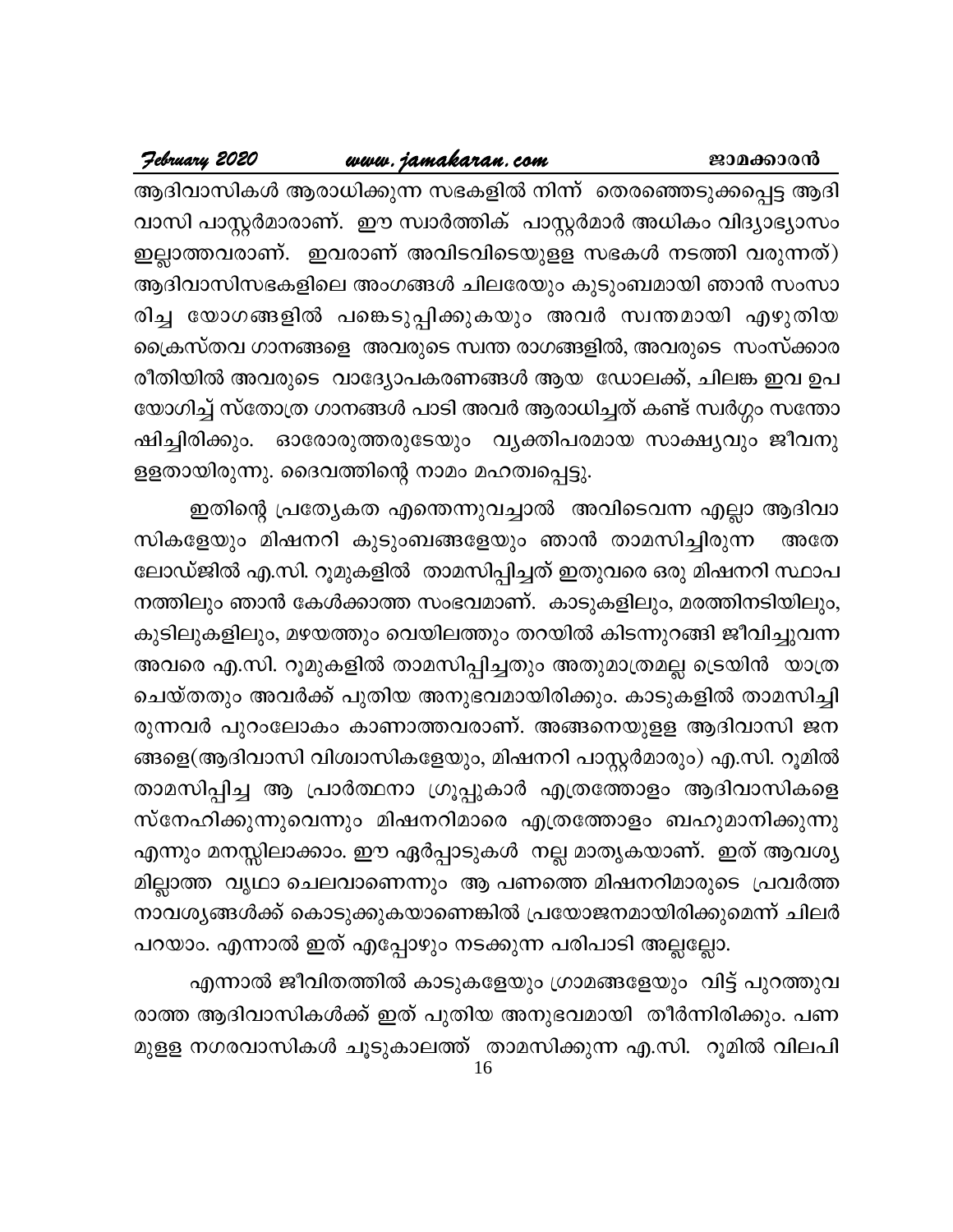### <u>www.jamakaran.com</u>

February 2020

ടിച്ച കിടക്കയിൽ മൂന്നു ദിവസം കിടന്നുറങ്ങിയതും അവർ സ്വപ്നത്തിൽകൂടി അനുഭവിച്ചിരിക്കുകയില്ല. യഥാർത്ഥത്തിൽ അവർക്ക് ശീലമില്ലാത്ത എ.സി. റൂമിൽ 3 ദിവസങ്ങളും ശരിക്ക് ഉറങ്ങിയിട്ടുണ്ടാവില്ലെന്ന് ഞാൻ വിചാരിക്കു ന്നു. കമ്പിളിയും, പുതപ്പും ഉണ്ട് എന്നാൽ എ.സി. അറ അവർക്ക് ശീലമില്ല. ഇത് എപ്പോഴും അനുഭവി,ക്കുന്നില്ല. ജീവിതത്തിൽ ഒരേ ഒരു പ്രാവശ്യമെ ങ്കിലും എ.സി. റൂമിൽ കിടന്നുറങ്ങുന്നത് പുതിയ അനുഭവം മാത്രമല്ല അവർക്ക് മറക്കാൻ കഴിയാത്ത അനുഭവമാണ്. ചിലവായാലും സാരമില്ല എന്ന് ഒരു പാവപ്പെട്ട ജനങ്ങളെ ബഹുമാനിച്ച പ്രാർത്ഥനാ ഗ്രൂപ്പിനെ ഞാൻ അഭിനന്ദിക്കു ന്നു. ഒരുവൻ വിഗ്രഹത്തെ വീട്ട്, മദൃപാനത്തെ വിട്ട്, കർത്താവിന്റെ മകനായി കഴിഞ്ഞാൽ അവൻ കാട്ടുവാസിയായാലും, നാട്ടുവാസി ആയാലും കർത്താവ് അവരെ ഉയർത്തുന്നതും അനുഗ്രഹിക്കുന്നതും വ്യത്യസ്തങ്ങളായ അനുഗ്ര ഹങ്ങളാണ്.

ഇത് എഴുതുന്ന പുഷ്പരാജ് ആയ ഞാൻ രക്ഷിക്കപ്പെട്ട്, മാനസാന്തര പ്പെട്ട് വേദ പുസ്തകത്തെ കൈയ്യിലെടുത്തതിനു ശേഷം ഡോക്ടർ ജോലി യെക്കാളും ക്രിസ്തുവിന് വേണ്ടി ജീവിക്കുന്നതിലും അവനെ അറിയിക്കുന്ന അനുഗ്രഹം എത്ര വലിയത് എന്ന് അനുഭവിച്ചറിഞ്ഞവനാണ്. തിലുമുളള അതുമാത്രമല്ല ഡോക്ടർ എന്ന പദവിയ്ക്ക് കിട്ടാത്ത പ്രത്യേക ബഹുമാനം ദൈവദാസൻ ആയിക്കഴിഞ്ഞതിന് ശേഷം എനിക്ക് ലഭിച്ചുകൊണ്ടിരിക്കുന്ന വൃത്യാസമായ മര്യാദയും ക്രിസ്തീയ വിശ്വാസികളാൽ ലഭിക്കുന്ന അഭിനന്ദ നങ്ങളും സ്വാഗതവും വളരെയധികം. ഇന്ത്യയിലോ ഇന്ത്യയ്ക്ക് വെളിയിലോ എവിടെയാണെങ്കിലും കർത്താവിനെ സ്നേഹിക്കുന്നവർ എന്നോടുകാണി ക്കുന്ന സ്നേഹം അതിഥി സൽക്കാരം എന്നിവ ഒട്ടും യോഗൃതയില്ലാത്തവ നായ എനിക്ക് ക്രിസ്തുവിനാൽ ലഭിച്ച മേന്മയാണ്.

അതാണ് ആ ആദിവാസികൾ ചെന്നൈയിൽ വച്ച് FMPB പ്രയർ ഗ്രൂപ്പായ മേടവാക്കം പ്രാർത്ഥനാ ഗ്രൂപ്പിനാൽ അനുഭവിച്ച ലോക പ്രകാരമായ സുഖം. അവർ അവസാനം വരെ വിശ്വാസത്തെ വിട്ട് പിൻ മാറാതിരുന്നാൽ ഇതിനെ ക്കാളും വലിയ സുഖവും, ആത്മീയാനന്ദവും അനുഭവിക്കാൻ കഴിയും എന്നത് നിശ്ചയം. ഇത് ആ ആദിവാസികൾക്ക് മാത്രമല്ല ഇത് വായിക്കുന്ന എല്ലാ ജാമ നാരൻ വായനക്കാർക്കും അവകാശപ്പെട്ടതാണ്.<br>17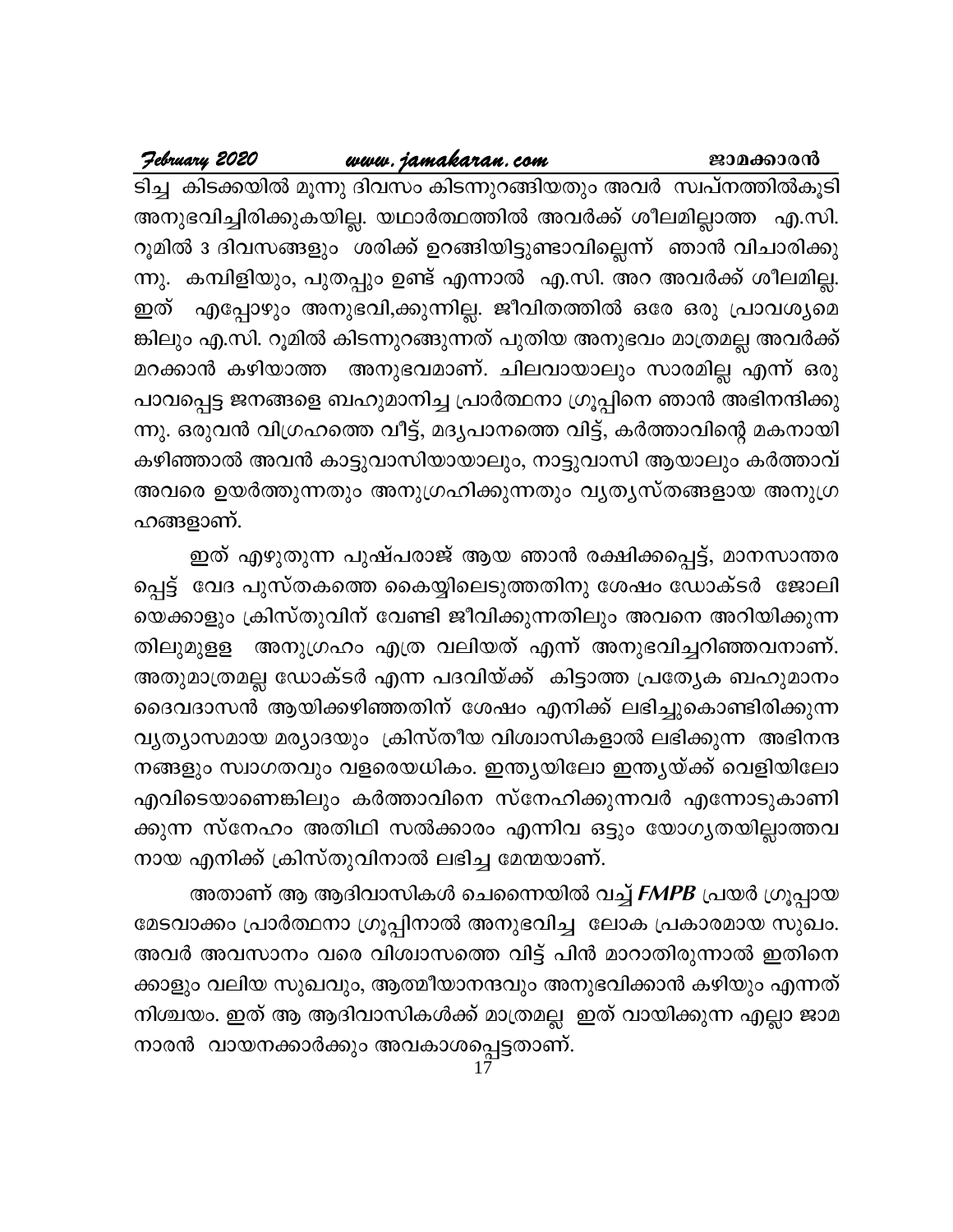## ദൈവം ഉണ്ടാക്കിയ ആദ്യത്തെ കുടുംബം ഭർത്താവും ഭാരൃയും ഒരുമിച്ച് പ്രവർത്തിക്കുന്നത്

നന്ദി സതൃവചനം

ദൈവത്തിന്റെ മനസ്സിലെ ആഗ്രഹപ്രകാരമുണ്ടായ കുടുംബത്തെ ക്കുറിച്ച് ചിന്തിക്കുന്നത് നമുക്ക് നല്ലതാണ്. ദൈവം കുടുംബത്തെയാണ് ആദ്യം സൃഷ്ടി ച്ചത്. കുടുംബങ്ങൾ മൂലമായിട്ടാണ് ഈ ലോകത്തിൽ തന്റെ ഉദ്ദേശങ്ങൾ നിറ വേറ്റേണ്ടതെന്ന് ദൈവം ആഗ്രഹിച്ചിട്ടുണ്ടാവും. എന്നാൽ മനുഷ്യൻ അത് തകർത്തു കളഞ്ഞു എന്നു കാണുന്നു.

(ഉല്പത്തി. 3:1–5) യഹോവയായ ദൈവം ഉണ്ടാക്കിയ എല്ലാ കാട്ടു ജന്തുക്കളെ ക്കാളും പാമ്പ് കൗശലമേറിയതായിരുന്നു. അത് സ്ത്രീയോട് തോട്ടത്തിലെ യാതൊരു വൃക്ഷത്തിന്റെ ഫലവും നിങ്ങൾ തിന്നരുതെന്ന് ദൈവം വാസ്തവ മായി കല്പിച്ചിട്ടുണ്ടോ എന്നു ചോദിച്ചു. സ്ത്രീ പാമ്പിനോട് തോട്ടത്തിലെ വൃക്ഷങ്ങളുടെ ഫലം ഞങ്ങൾക്ക് തിന്നാം എന്നാൽ നിങ്ങൾ മരിക്കാതിരിക്കേ ണ്ടതിന് തോട്ടത്തിന്റെ നടുവിലുളള വൃക്ഷത്തിന്റെ ഫലം തിന്നരുത്; തൊടു . എന്നു ദൈവം കല്പിച്ചിട്ടുണ്ട് എന്നു പറഞ്ഞു. പാമ്പ് കയും അരുത് സ്ത്രീയോട് നിങ്ങൾ മരിക്കയില്ല നിശ്ചയം അതു തിന്നുന്ന നാളിൽ നിങ്ങ ളുടെ കണ്ണു തുറക്കുകയും നിങ്ങൾ നന്മതിന്മകളെ അറിയുന്നവരായി ദൈവത്തെപ്പോലെ ആകുകയും ചെയ്യും എന്ന് ദൈവം അറിയുന്നു എന്നു പറ ഞ്ഞു.

ഈ സാഹചര്യമാണ് പാപം മനുഷ്യന്റെ ജീവിതത്തിൽ ഏതു വിധത്തി ലാണ് പ്രവേശിച്ചതെന്ന് കാണിക്കുന്നത്. ഈ ശോധന ഹൗവ്വയ്ക്ക് വന്നപ്പോൾ നമുക്ക് അറിയുന്ന അളവിൽ ഈ ഭാഗത്ത് നാം പഠിക്കുന്ന പാഠം എന്തെ ന്നാൽ ഹവ്വ ഏകയായിരുന്നു അവിടെ ആദാ മില്ലായിരുന്നു എന്നു കാണുന്നു. ആദാം ഹവ്വ രണ്ടുപേരും ഇവർ ഒരേ ദേഹമായിരിക്കുമെന്നും **ഇവർ ഒന്നായി** ചേർന്ന് പ്രവർത്തിക്കുമെന്നുമുള്ള \_ഉദ്ദ്യേശത്തോടെ ദൈവം സൃഷ്ടിച്ചു. എന്നാൽ ഇവിടെ പിശാച് ഹവ്വയെ പരീക്ഷിക്കുമ്പോൾ ഹവ്വ ഏകയായിരുന്നു.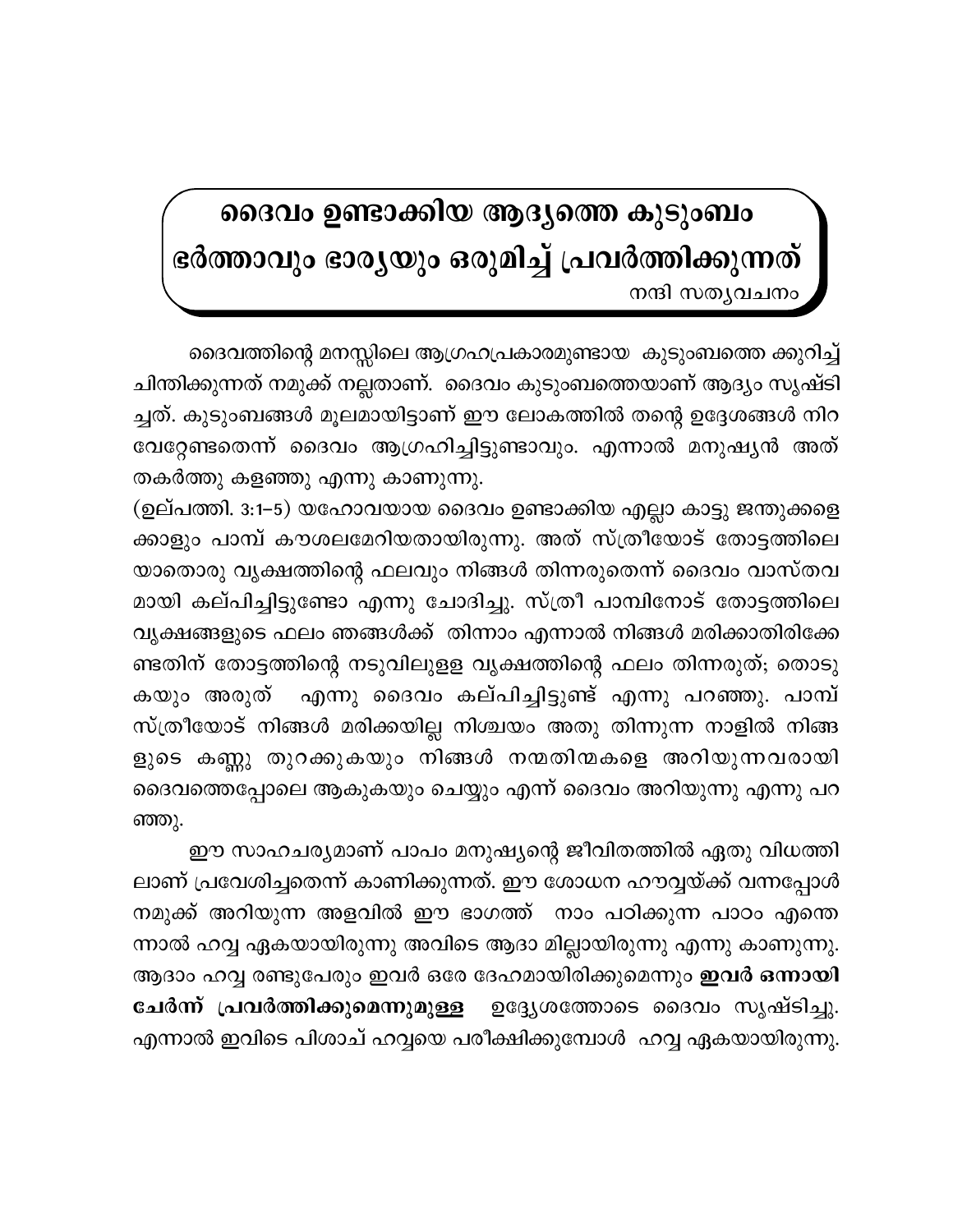#### www.jamakaran.com

നീ ഇത് തിന്നാൻ പാടില്ല ദൈവം പറഞ്ഞു, പിശാച്; നീ ഇത് തിന്നുന്ന നാളിൽ മരിക്കയില്ല എന്ന് ദൈവം പറഞ്ഞ കാരൃത്തിന് വിപരീതമായി അവളെ പഠി പ്പിച്ചു കൊടുക്കുന്നു. നിങ്ങൾ ദൈവത്തെപ്പോലെ ആകും എന്ന് പറഞ്ഞപ്പോ ഴാണ് ഹവ്വ ആ ശോധനയിൽ കുടുങ്ങിയതെന്ന് നാം കാണുന്നു.

ഇതിൽ നിന്നും നാം പഠിക്കേണ്ട കാര്യം എന്തെന്നാൽ രണ്ട് പേരായി ചേർന്ന് പ്രവർത്തിക്കാൻ സൃഷ്ടിക്കപ്പെട്ട കുടുംബ ജീവിതത്തിൽ ഒറ്റക്കൊറ്റ ക്കായി പ്രവർത്തിക്കാൻ പാടില്ല തനിച്ച് തീരുമാനങ്ങൾ എടുക്കാൻ പാടില്ല പല തീരുമാനങ്ങളും സ്വന്തമായി എടുക്കേണ്ട സാഹചര്യങ്ങൾ വരാം, എന്നാൽ വലിയ തീരുമാനങ്ങൾ എടുക്കേണ്ടി വരുമ്പോൾ സ്വന്തമായി തീരുമാനങ്ങൾ എടുക്കാതെ രണ്ടുപേരും ഒരുമിച്ച് ദൈവത്തോട് ചേർന്ന് തീരുമാനങ്ങൾ എടു ക്കുമ്പോഴാണ് അത് **ശരിയായ തീരുമാനമായി മാറുന്നത്.** സ്വന്തമായി എടു ക്കുന്ന തീരുമാനങ്ങൾ നമ്മെ തെറ്റായ വഴിയിലേക്ക് കൊണ്ടു പോകും. ആ (ഹവ്വ) ഫലത്തെ പറിച്ച് കഴിച്ചത് മാത്രമല്ല, അതിന് ശേഷം സ്ത്രീ അവനേയും ദൈവത്തിന് വിരോധമായി തെറ്റ് ഭർത്താവിനും കൊടുത്ത് ചെയ്യാൻ പ്രലോഭിപ്പിച്ചു.ഇത് ആ കുടുംബജീവിതത്തിൽ പ്രശ്നമായി മാറി.

ഉല്പത്തി. 3:12–ൽ ദൈവം ആദാമിന്റെ അടുത്ത് വന്ന് ആദാമേ നീ എന്തി നിത് ചെയ്തു എന്ന് ചോദിച്ചപ്പോൾ അവൻ പറഞ്ഞ മറുപടി എന്താണെന്നറി യാമോ? നീ എന്നോടു കൂടെ ഇരിയ്ക്കാനായി തന്ന ഈ സ്ത്രീ അത് എനിക്കു തന്നു. ഞാനത് തിന്നു. ചില ദിവസങ്ങൾക്കു മുൻപ് അവൻ പാടിയ പാട്ട് നീ എന്റെ എല്ലിനെല്ലും, മാംസത്തിന് മാംസവുമായവൾ എന്നായിരുന്നു. എന്നാൽ ഇപ്പോൾ അവൻ പറയുന്നത് നീ എ<mark>നിയ്ക്കു തന്ന സ്ത്രീ</mark> എന്നാ ണ്. ഈ സമയത്ത് ഹവ്വ എന്റെ ഭാര്യ എന്നു പറയാൻ പോലും അവൻ കൂട്ടാ ക്കിയില്ല. **ഈ സ്ത്രീ** എന്ന് പറയുന്നു ഇതിൽ നിന്ന് നാം മനസ്സിലാക്കേണ്ട തെന്തെന്നാൽ ആ കുടുംബ ജീവിതത്തിൽ ഒരു ചെറിയ പൊട്ടലും, വിടവും ഉണ്ടായി. തന്റെ ഭാര്യയെ പുതിയതായി കൂട്ടിച്ചേർക്കപ്പെട്ട ആദ്യ ദിവസങ്ങ ളിൽ എങ്ങനെയെല്ലാം ഓമനപേരിട്ട് വിളിച്ചിരിക്കും. എന്നാൽ ജീവിതത്തിൽ തകർച്ചയുണ്ടായ ശേഷം ഭാര്യയുടെ പേര് പറയാൻ പോലും അവൻ ആഗ്ര ഹിക്കുന്നില്ല.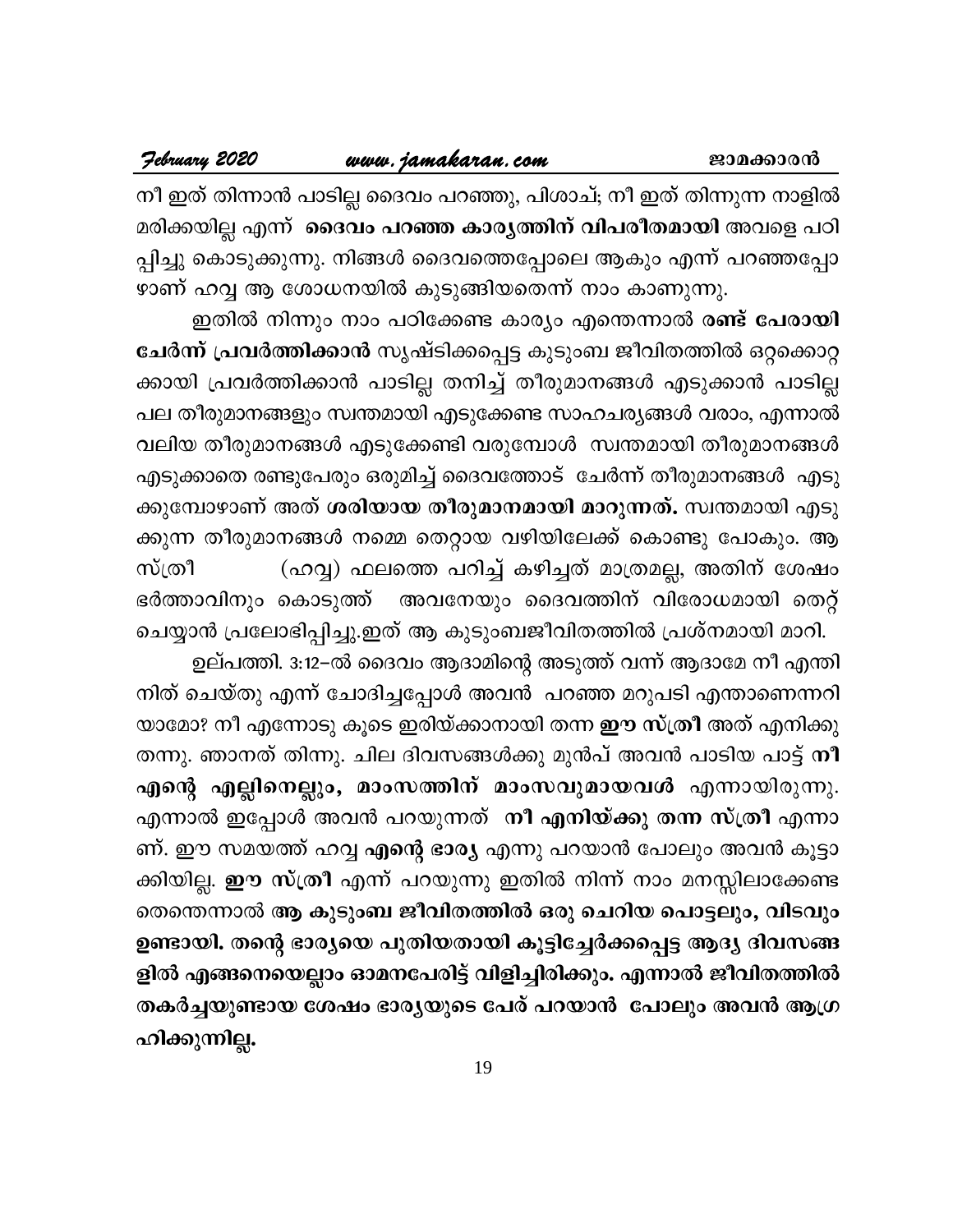### <u>www.jamakaran.com</u>

February 2020

ദൈവത്താൽ സൃഷ്ടിക്കപ്പെട്ട കുടുംബത്തെ ഇങ്ങനെയാണ് <mark>പിശാച്</mark> തകർക്കാൻ നോക്കുന്നത്. കുടുംബത്തെ തകർക്കാനായി ഭാരൃയേയും ഭർത്താ വിനേയും വേർപിരിക്കുകയാണ് പിശാച് ചെയ്യുന്നത്. ഇത് എങ്ങനെ സാധിച്ചു? ഹവ്വ <mark>തനിച്ചിരുന്നപ്പോൾ</mark> അവൾ സ്വന്തമായി തീരുമാനമെടുത്തതാണ് ഇതിന് ഏകദേശം ഊഹിക്കാം. തനിച്ചിരിക്കുമ്പോൾ ഭാരൃയോ കാരണമെന്ന് ഭർത്താവോ ഒറ്റയ്ക്ക് എടുക്കുന്ന തീരുമാനങ്ങൾ പലപ്പോഴും തെറ്റായ തീരുമാ നമായി മാറും അതിനാലാണ് നിങ്ങൾ ഒരുമിച്ചിരിക്കണമെന്ന് ദൈവം പറഞ്ഞ ത്. അതായത് ഭാര്യയും ഭർത്താവും തമ്മിൽ തമ്മിൽ പങ്കിട്ടു രണ്ടുപേരും ഒന്നിച്ചുചേർന്ന് പ്രവർത്തിക്കണം എന്നു നാം ഇവിടെ കാണുന്നു.

പിന്നീട് ദൈവം നമുക്ക് തന്ന പലവിധ കല്പനകളിൽ ഒന്നാണ് "തിമൊ ത്തിയോസിന്" പൗലോസ് അപ്പോസ്തലൻ എഴുതിയ രണ്ടാം ലേഖനം ഒന്നാം അദ്ധ്യായത്തിൽ അന്ത്യകാലത്തിനു സംഭവിക്കുന്ന കാര്യങ്ങളെക്കുറിച്ച് നാം വായിക്കുന്നു. ആദ്യത്തെ ചില വാകൃങ്ങളിൽ വായിക്കുമ്പോൾ മനുഷ്യർ സ്വ സ്നേഹികളായിരിക്കും, ദ്രവ്യാഗ്രഹികളായിരിക്കും, വമ്പു പറയുന്നവരാ യിരിക്കും, അഹങ്കാരികളായിരിക്കും ഇങ്ങനെ പല വിഷയങ്ങളെപറഞ്ഞതി നു ശേഷം വേറൊരു കാര്യ ത്തെ 7–ാം വാകൃത്തിൽ പറയുന്നു. എപ്പോഴും പഠിച്ചിട്ടും ഒരിക്കലും സതൃത്തിന്റെ പരിജ്ഞാനം പ്രാപിക്കാൻ കഴിയാത്ത പെണ്ണുങ്ങളുടെ വീടുകളിൽ ഇങ്ങനെയുളളവർ നുഴഞ്ഞു കയറി അവരെ സ്വാധീനിക്കുന്നു. ഇത് നിങ്ങൾ വളരെ വ്യക്തമായി അറിയേണ്ടതുണ്ട്.

ഈ വാർത്തയെ വായിച്ചുകൊണ്ടിരിക്കുന്ന നമുക്ക് ഇത് ഒരു വലിയ ജാഗ്രതാ നിർദ്ദേശമാണ്. അന്ത്യകാലത്ത് ചില ആളുകൾ നമ്മുടെ വീടു തേടി വരും. അവർ എത്ര പഠിച്ചാലും എത്ര പ്രസംഗം കേട്ടാലും, എത്ര പ്രാവശ്യം വേദപുസ്തകം വായിച്ചാലും സതൃ ത്തെ അറിയാത്ത ഒരു വിധമായ ബല ഹീനത ജനത്തെ വഞ്ചിക്കും. അവർ എങ്ങനെയാണ് വഞ്ചിക്കുതെന്നറിയാമോ? പെൺമക്കളുളള <mark>വീടുകളിൽ</mark> നുഴഞ്ഞുകയറി അവരെ <mark>വശത്താക്കും</mark> എന്ന് നിങ്ങൾ തനിച്ചിരിക്കുമ്പോഴാണ് അവർ വരുന്നത്. സൂചിപ്പിക്കുന്നു. തനിച്ചിരിക്കുമ്പോൾ നിങ്ങൾക്കായി പ്രാർത്ഥിച്ചിട്ടു പോകാൻ വന്നതാണെന്നു പറയും തനിച്ചിരിക്കുമ്പോൾ ചില കള്ള ഉപദേശങ്ങളെ വേദപുസ്തകത്തിന്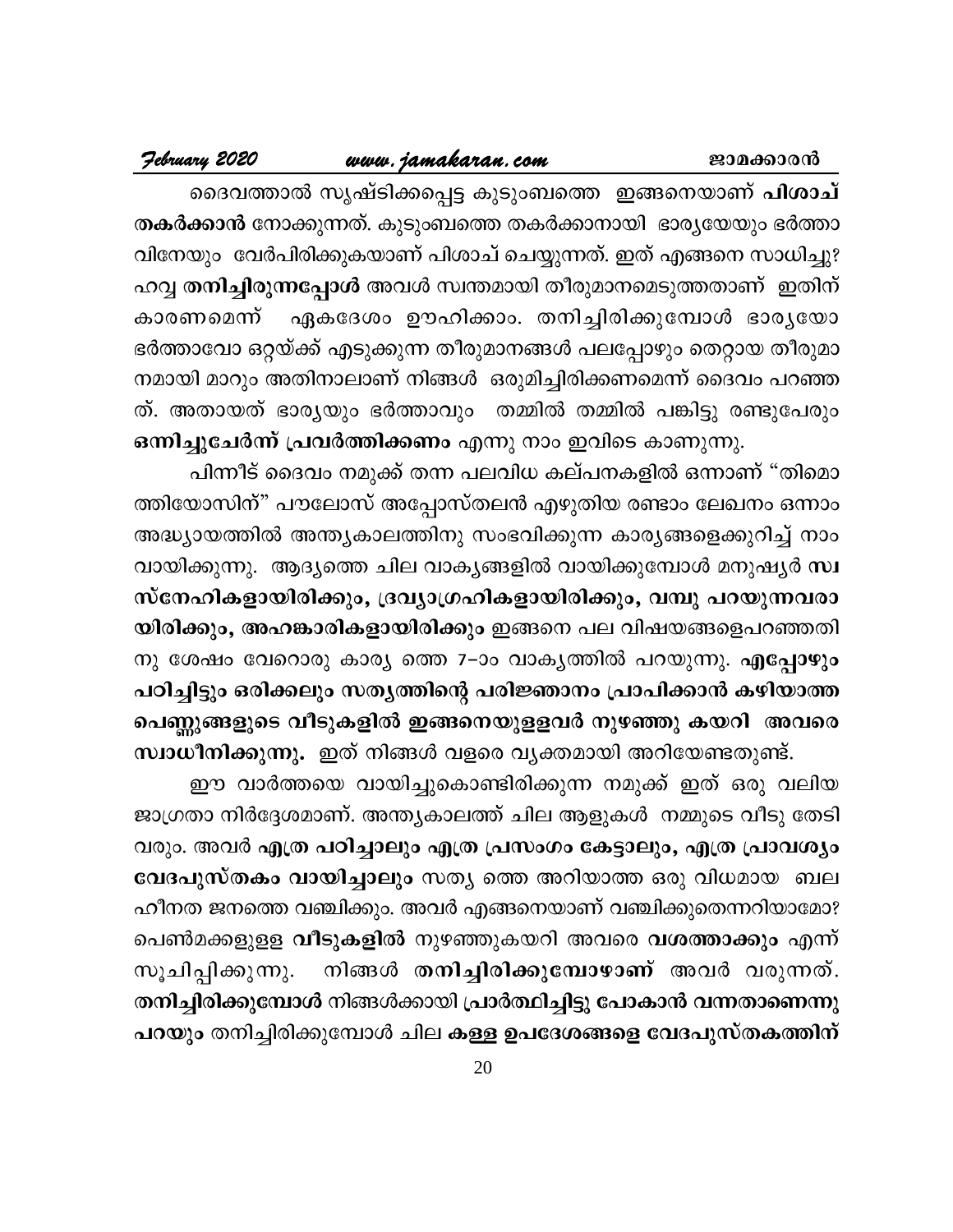#### February 2020

www.jamakaran.com

വിരോധമായി നിങ്ങളെ ഉപദേശിയ്ക്കാൻ തുടങ്ങും. ചില സമയം തനിച്ചിരിക്കുന്ന പെണ്ണുങ്ങൾ ഇങ്ങനെയുള്ള കാര്യങ്ങളെ കേട്ടു അവരുടെ ജീവിതത്തിൽ പിശാചിനു കീഴടങ്ങി <mark>തെറ്റായ തീരുമാനങ്ങൾ</mark> എടുക്കുന്നു. ഇന്ന് അനേക കുടുംബങ്ങളിൽ ഇപ്രകാരം സംഭവിച്ചു കൊണ്ടിരിക്കുന്നു. ഇതിനാൽ കുടുംബങ്ങളും, സഭകളും തകരുന്നു.

ഭാര്യ ഒരു സഭയ്ക്കു പൊയ്കൊണ്ടിരിക്കും, ഭർത്താവ് വേറൊരു സഭയ്ക്ക് പൊയ്ക്കൊണ്ടിരിക്കും, മക്കൾ ഏതു സഭയ്ക്കു പോകണം എന്നറിയാതെ തന്റെ സ്നേഹിതരോടുകൂടെ തെരുവോരങ്ങളിൽ നിന്നുകൊണ്ടിരിക്കും. ഇങ്ങനെയുള്ള കാരൃങ്ങൾ നടക്കുന്നതിന് മുമ്പ് പ്രാർത്ഥനയോട് ജാഗ്രതയായിരിക്കേണ്ടത് ആവശ്യമാണ്. ആകയാൽ നിങ്ങൾ തനിച്ചിരിക്കുമ്പോൾ ഇങ്ങനെ വഞ്ചനാപരമായ കാര്യങ്ങളിൽ പങ്കെടുക്കാൻ പാടില്ല. അതിനിടം കൊടുക്കാനും പാടില്ല. അതിനുള്ള കൃപയും ജ്ഞാനവും നിങ്ങൾക്ക് ദൈവം തന്നെ തരണം. അങ്ങനെയാണെങ്കിൽ എന്തുചെയ്യണം? ഭാര്യയും ഭർത്താവും തമ്മിൽ തമ്മിൽ സംസാരിച്ചു പങ്കിട്ടു ഒരുമിച്ചു പ്രാർത്ഥിക്കണം. രണ്ടുപേരും ഒരുമിച്ച് ദൈവഹിതം എന്താണെന്നറിഞ്ഞ് പ്രവർത്തിയ്ക്കണം. അങ്ങനെയുള്ള കുടുംബത്തിലാണ് ദൈവം തരുന്ന അനുഗ്രഹങ്ങളെ നിങ്ങൾക്ക് കാണാൻ കഴിയുന്നത്.

അതുകൊണ്ട് ദൈവമക്കളായ നമ്മുടെ കുടുംബത്തിലെ നാം ചെയ്യുന്ന എല്ലാ കാര്യങ്ങളും തമ്മിൽ തമ്മിൽ പങ്കിട്ടുകൊണ്ട് <mark>ഒന്നിച്ചു തീരുമാനങ്ങൾ</mark> തീരുമാനം സ്വന്തമായി നാം എടുക്കുമ്പോഴും, എടുക്കണം. പ്രവർത്തിക്കുമ്പോഴും പിശാച് പല തരത്തിലും ശോധനകളെ കൊണ്ടുവന്ന് നമ്മുടെ കുടുംബ ജീവിതത്തെ തകർത്ത് കളയും. പല കുടുംബങ്ങളിൽ <mark>എന്റെ</mark> ഭർത്താവിന് ഒന്നും അറിയില്ല. അവൻ വലിയ ഉദ്യോഗസ്ഥനാണ് എന്നാലും ഞാനാണ് വീട്ടിൽ എല്ലാം തീരുമാനിക്കുന്നത്. എനിയ്ക്ക് എല്ലാം അറിയാം എന്ന അഹങ്കാര ഭാവത്തിൽ ഭർത്താവിനെ അലക്ഷ്യപ്പെടുന്നത് കാണാം. ഭർത്താവായ നിങ്ങൾ, ഭാര്യയായ നിങ്ങൾ തമ്മിൽ തമ്മിൽ പങ്കിട്ടുകൊണ്ട് ഒരു മനസ്സോടെ എല്ലാ കാര്യങ്ങളിലും സംബന്ധിക്കണം. ഉദാഹരണമായി ന്യായാധിപന്മാരുടെ പുസ്തകത്തിൽ 13–ാം അദ്ധ്യായത്തിൽ നാം ശിംശോന്റെ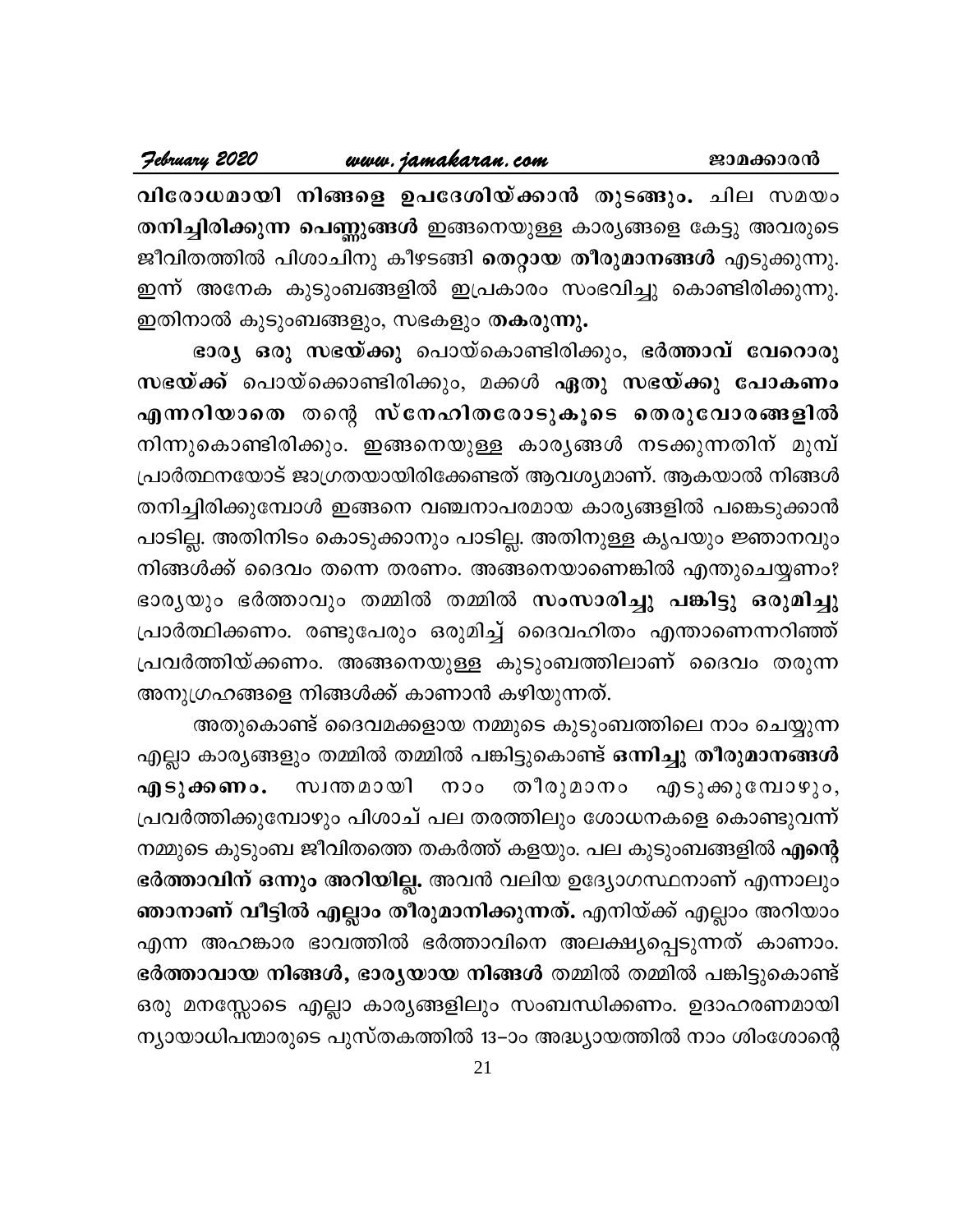www.jamakaran.com

ജനനത്തെപ്പറ്റി ദൈവദൂതൻ ദർശനമായി പറഞ്ഞതിനെ ക്കുറിച്ച് 3–ാം വാകൃത്തിൽ വായിക്കുന്നു. കർത്താവിന്റെ ദൂതൻ ആ സ്ത്രീയ്ക്ക് പ്രത്യക്ഷനായി അവളെ നോക്കി പ്രസവിയ്ക്കാത്ത മച്ചിയായ നീ ഗർഭം ധരിച്ച് ഒരു മകനെ പ്രസവിക്കും അതുകൊണ്ട് നീ വീഞ്ഞും മദൃവും കുടിക്കരുത് അശുദ്ധമായതൊന്നും നീ തിന്നാതെ ജാഗ്രതയായിരിക്കേണം എന്ന് പറഞ്ഞ്, ശിംശോനേ പറ്റി ചില കാര്യങ്ങളെ ശിംശോന്റെ അമ്മയ്ക്ക് മാത്രം ദൈവം വെളിപ്പെടുത്തി.

എന്നാൽ നാം 6–ാം വാകൃത്തിൽ വായിക്കുമ്പോൾ അപ്പോൾ **ആ സ്ത്രീ** തന്റെ ഭർത്താവിന്റെ അടുത്തുവന്ന് ദൈവമനുഷ്യൻ ഒരുവൻ എന്റെ അടുക്കൽ വന്നു. അവന്റെ രൂപം ദൈവദൂതനെ പോലെ മഹാ ഭയങ്കരനായിരുന്നു. എവിടെ നിന്നു വന്നു എന്ന് ഞാൻ അദ്ദേഹത്തോടു ചോദിച്ചില്ല അവൻ തന്റെ നാമത്തെ എന്നോടു പറഞ്ഞതുമില്ലാ എന്നു അവൾ പറഞ്ഞു. നീ ഗർഭം ധരിച്ച് ഒരു മകനെ പ്രസവിക്കും എന്നു ദൈവദൂതൻ പറഞ്ഞത് അങ്ങനെ തന്നെ തന്റെ ഭർത്താവിനോട് പറഞ്ഞു.

ഇതിൽ നിന്ന് നാം മനസ്സിലാക്കുന്ന പാഠം എന്തെന്നാൽ ഭാര്യയ്ക്കു ദൈവദൂതൻ ഈ കാര്യത്തെ വെളിപ്പെടുത്തിയപ്പോൾ അവൾ ഓടി പോയി തന്റെ ഭർത്താവായ മാനോഹയുടെ അടുത്ത് അതിനെ കുറിച്ച് പറഞ്ഞു. രണ്ടുപേരും ഒന്നിച്ചു ദൈവത്തിന്റ പദ്ധതി എന്തെന്ന് മനസ്സിലാക്കാൻ ആഗ്രഹിച്ചു. ആ ആഗ്രഹത്തിന്റെ അടിസ്ഥാനത്തിൽ ദൈവദൂതൻ വീണ്ടും പ്രത്യക്ഷപ്പെട്ട് മനോഹയുടെ അടുത്ത് അതേക്കുറിച്ച് സംസാരിച്ചു. അതുകൊണ്ട് മനോഹയും, അവന്റെ ഭാര്യയും ഒരുമിച്ച് കാര്യങ്ങൾ പങ്കിട്ടത് നമുക്കിവിടെ കാണാൻ കഴിയും.

ക്രിസ്തുവിൽ പ്രീയമുള്ളവരെ ഒരു പക്ഷേ ദൈവദൂതൻമാരോ ദൈവവേലക്കാരോ നിങ്ങളുടെ അടുക്കൽ വന്ന് ചില കാരൃങ്ങൾ സംസാരിക്കുകയാണെങ്കിൽ അത് ഉടനെ തന്നെ ദൈവ വിശ്വാസമുള്ള നിന്റെ ഭാര്യയോട്, അല്ലെങ്കിൽ നിന്റെ ഭർത്താവിനോട് ആലോചിച്ച് തീരുമാനം എടുക്കുമ്പോൾ ഭാര്യ-ഭർത്താവിന്റെ ഇടയിൽ അഭിപ്രായവൃത്യാസങ്ങൾ ഇല്ലാതെ <mark>തെളിവായ തീരുമാനങ്ങൾ</mark> നിങ്ങൾക്ക് എടുക്കാൻ കഴിയും.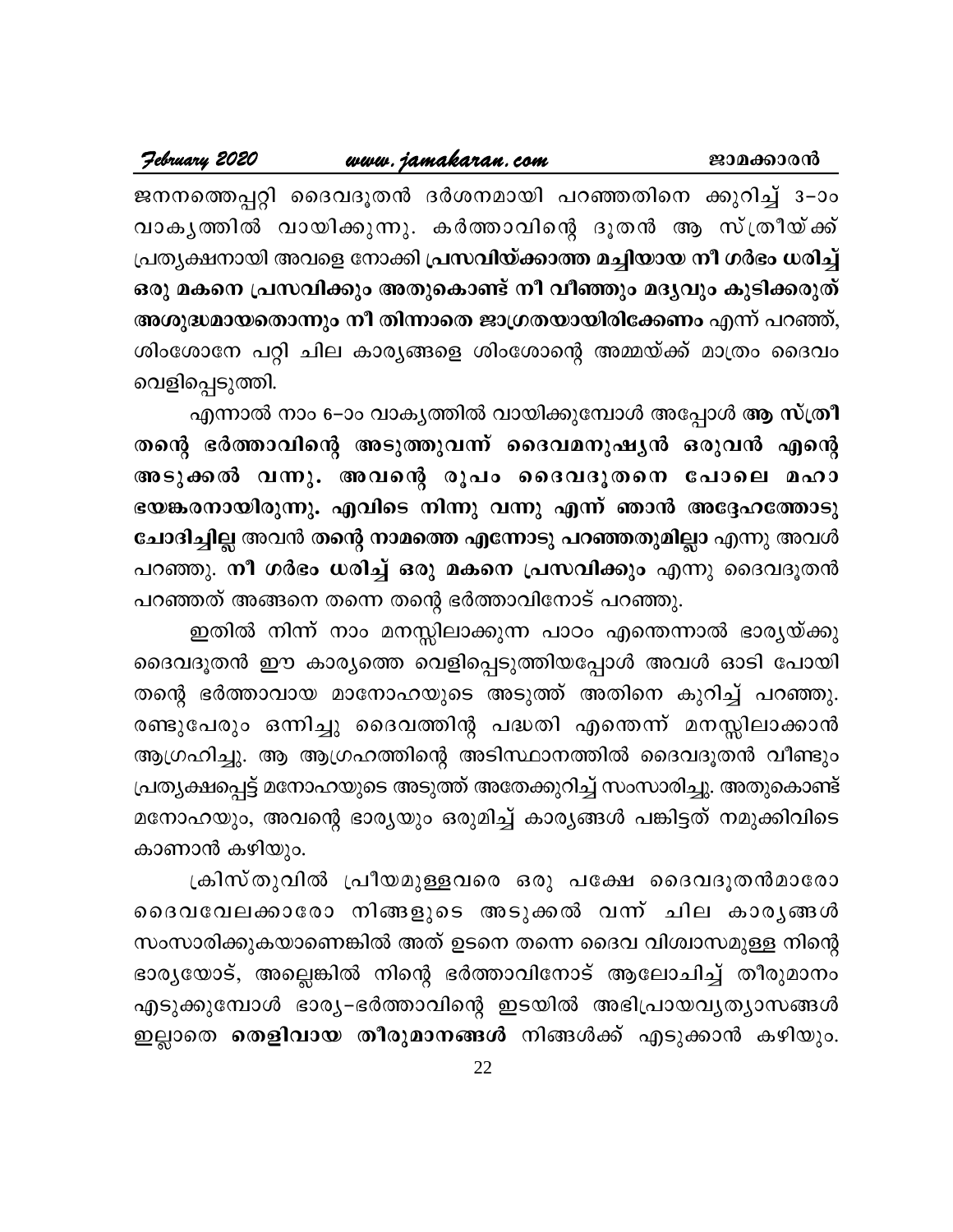| February 2020 | www.jamakaran.com |  |  | ജാമക്കാരൻ |                                                  |
|---------------|-------------------|--|--|-----------|--------------------------------------------------|
|               |                   |  |  |           | മനോഹയും അവന്റെ ഭാര്യയും അതിന് ഒരു നല്ല മാതൃകയായി |

വേദപുസ്തകത്തിൽ എഴുതപ്പെട്ടിരിക്കുന്നത് നമുക്ക് കാണാൻ കഴിയും. എന്നാൽ ഇങ്ങനെയുള്ള നല്ല കുടുംബത്തിൽ നിന്നും വന്ന ശിംശോന്റെ ജീവിതത്തിൽ കാണപ്പെട്ട ഒരു പ്രശ്നം എന്തെന്നാൽ അവന്റെ കുടുംബത്തോട് അവന് ശരിയായ ബന്ധമില്ലാതെ പോയി.

എന്റെ ജീവിതം എന്റെ ഇഷ്ടപ്രകാരം ഞാൻ ചെയ്യും എന്ന് പറഞ്ഞു അവന്റെ കാര്യങ്ങളെ ചെയ്യാൻ തുടങ്ങി. എന്നാൽ മാതാപിതാക്കൾ അതിനെ (എതിർത്തതായി) ഗുണദോഷിച്ചതായി അവിടെ കാണുന്നില്ല. ഇതിനെക്കുറിച്ച് ന്യായാധിപന്മാർ 14–ാം അദ്ധ്യായത്തിൽ വായിക്കുന്നു. ശിംശോൻ തിംനയിൽ പോയി തിംനയിലെ ദൈവം വെറുക്കുന്ന വിഗ്രഹാരാധികളുടെ കൂട്ടത്തിൽ ഫെലിസ്തൃരുടെ മക്കളിൽ ഒരു പെണ്ണിനെ കണ്ട് തിരിച്ചുവന്ന് തന്റെ അപ്പനേയും, അമ്മയേയും നോക്കി. തിംനയിലെ ഫെലിസ്ത്യരുടെ മക്കളിൽ ഒരു പെണ്ണിനെ കണ്ടു, അവളെ എനിയ്ക്ക് ഭാര്യയായി എടുക്കണം എന്നു പറഞ്ഞു വാക്യം 1,2.

ശിംശോന്റെ ജീവിതത്തിന്റെ സിദ്ധാന്തം എന്ത്?

ഞാൻ കണ്ടു, ഇഷ്ടപ്പെട്ടു, എനിക്കതു വേണം, എന്നതാണ്. നിങ്ങളുടെ ആലോചന എനിയ്ക്ക് ആവശ്യമില്ല. ഇതുതന്നെയല്ലേ ഇന്നത്തെ യൗവ്വനക്കാരുടെ ജീവിതത്തിലും കണ്ടുവരുന്നത്. **ഞാൻ കണ്ടു, അതെനിക്ക്** ഇഷ്ടപ്പെട്ടു, അതെനിക്കുവേണം, അവളെ എനിക്ക് കിട്ടണം.

അതായത് എനിക്ക് കല്യാണം കഴിക്കണം എന്നു പറഞ്ഞ് അപ്പനേയും അമ്മയേയും പെണ്ണുകാണാൻ വിളിക്കുന്നു. ഇതിൽ ഈ ആത്മീയ മാതാപിതാക്കൾ ചെയ്ത തെറ്റെന്താണ്? ഇവർ ദൈവത്തെ നന്നായി അറിഞ്ഞ മാതാപിതാക്കളാണ്. ദൈവത്തോട് അടുത്തു ബന്ധമുളളവരായിരുന്നു. പ്രസവിക്കും മുമ്പേ മകൻ കർത്താവിന്റെ വേലയ്ക്ക് ദൈവത്താൽ തിരഞ്ഞെടുക്കപ്പെട്ടവനെന്ന് അറിഞ്ഞിരുന്നു. ദൈവം വെറുക്കുന്ന വിഗ്രഹാരാധനക്കാരുടെ ദേശത്തിലേയ്ക്ക് അവൻ പോകുമ്പോൾ തന്നെ മാതാപിതാക്കളായ **ഇവർ മുന്നറിയിപ്പ്** കൊടുക്കേണ്ടിയിരുന്നില്ലേ. മാത്രമല്ല അവിടെ ഒരു പെണ്ണിനെ ഞാൻ കണ്ടു പെണ്ണിനെ കല്യാണം കഴിക്കാൻ എന്റെ കൂടെ ആ ദേശത്തിലേയ്ക്ക് വരണം എന്ന് അവൻ പറഞ്ഞപ്പോൾ, വേണ്ടാ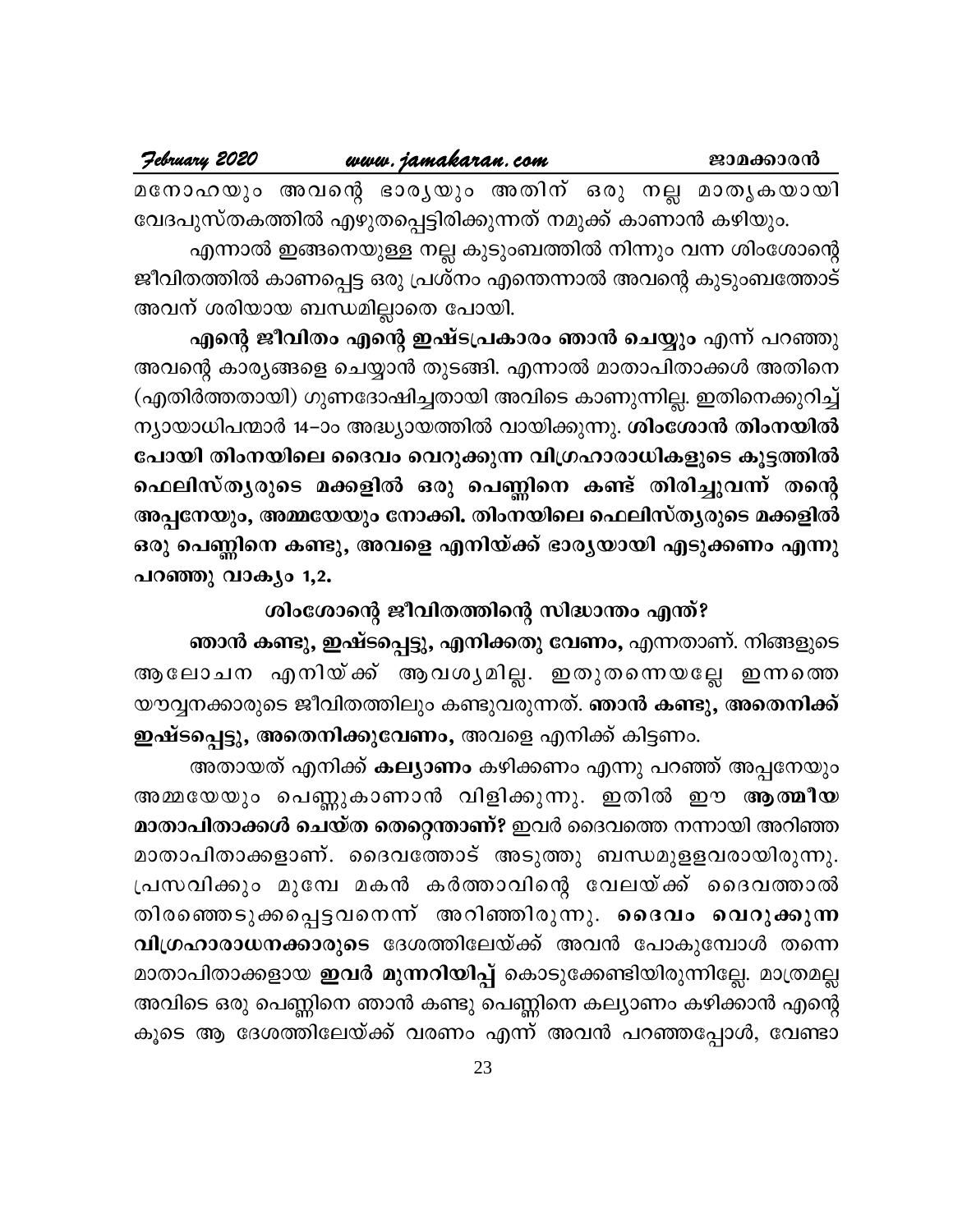മകനെ **ദൈവം വെറുക്കും,** അങ്ങനെയുള്ള കുടുംബ ബന്ധം നിനക്ക് വേണ്ട കൂടാതെ ഇണയില്ലാ പിന്നെ കൂടരുത് എന്നുള്ളത് ദൈവത്തിന്റെ കല്പനയാണ്. വിശ്വാസികൾ വിശ്വാസികളോട്, കൂടെ മാത്രം ചേർക്കപ്പെടണം എന്നു പറഞ്ഞ് മാതാപിതാക്കൾ അവനെ തടഞ്ഞു നിർത്താമായിരുന്നു. യേശു പറഞ്ഞു ഒരുത്തൻ തന്റെ മകനേയോ മകളേയോ മാതാപിതാക്കളേയോ എന്നെക്കാൾ അധികമായി സ്നേഹിക്കുന്നു എങ്കിൽ അവൻ എനിയ്ക്ക് യോഗൃനല്ല അതായത് ദൈവത്തേക്കാൾ അധികമായി ഒന്നിനെയും സ്നേഹിക്കാൻ പാടില്ല. ദൈവത്തിന് ഒന്നാം സ്ഥാനം കൊടുക്കണം.

ഇവിടെ മാതാപിതാക്കൾ മകനെ അധികം സ്നേഹിച്ചു. മകന്റെ തെറ്റായ ആഗ്രഹത്തെ നിറവേറാൻ മാതാപിതാക്കളും സമ്മതിച്ചു. ദൈവത്തിന്റെ ആലോചനയെ <mark>മകന്റെ മേലുള്ള സ്നേഹത്താ</mark>ൽ അലക്ഷ്യമാക്കി. ഇന്നത്തെ മാതാപിതാക്കൻമാർക്ക് ഇതൊരു പാഠമായിരിക്കട്ടെ.

മകനോ മകളോ സാക്ഷ്യമില്ലാത്ത (ശരീരത്തോട് ഒട്ടിക്കിടക്കുന്ന) ലെഗിൻസ് പോലുള്ള വസ്ത്രങ്ങൾ അണിയാൻ പാടില്ല. ആൺകുട്ടികൾ തലമുടി മുള്ളൻ പന്നിയെ പോലെ വളർത്തുക ഇങ്ങനെയുള്ള പല സാക്ഷ്യമില്ലാത്ത ആശകളെ മകനുവേണ്ടിയും, മകൾക്കു വേണ്ടിയും മാതാപിതാക്കൾ ചെയ്തുകൊടുത്ത് മകനെയും, മകളെയും നഷ്ടപ്പെട്ട് വേദനപ്പെട്ടുകൊണ്ടിരിക്കുന്നു. ഇപ്രകാരം അവൻ (ശിംശോൻ) തീരുമാനിച്ചതു പോലെ വിവാഹം നടന്നു. നടന്നതിനുശേഷം അവൻ വെളിയിൽപോയി ചില മാസങ്ങൾ കഴിഞ്ഞ് തിരികെ വന്ന സമയത്ത് ആ പെണ്ണിനെ അവന്റെ അമ്മായിയപ്പൻ <mark>അവന്റെ സ്നേഹിതന് ഭാരൃയായി</mark> കൊടുത്തു. ഇപ്പോൾ ഇതിന് എന്ത് മറുപടി പറയുന്നു. എന്നാൽ "നീ മാസങ്ങളായി വീട്ടിലേയ്ക്ക് വരാത്തതു കൊണ്ട് നീ അവളെ വെറുത്തു എന്ന് ഞങ്ങൾ കരുതി അവളെ വെറൊരുത്തനു കൊടുത്തു" എന്നു അവർ പറഞ്ഞു.

അങ്ങനെയാണെങ്കിൽ ഇവിടെ നാം കാണുന്നതെന്താണ്? ശിംശോന്റെ ജീവിതത്തിൽ ശിംശോനും, അവന്റെ ഭാരൃയ്ക്കും ശരിയായ ബന്ധം ഇല്ലായിരുന്നു. ഞാൻ കണ്ടു, ഞാൻ ഇഷ്ടപ്പെടുന്നു. അവളെ എനിയ്ക്ക് വേണം എന്നു പറഞ്ഞു അവൻ ആഗ്രഹിച്ച വിവാഹം അത് ഒരു ദിവസം കൊണ്ട് നടന്ന സംഭവമാണ്. പിന്നീട് നടന്ന സംഭവങ്ങൾ മറ്റുള്ളവർ അവനോട് പറഞ്ഞത് നീ അവളെ വെറുത്തു എന്നു ഞങ്ങൾ വിചാരിച്ചു.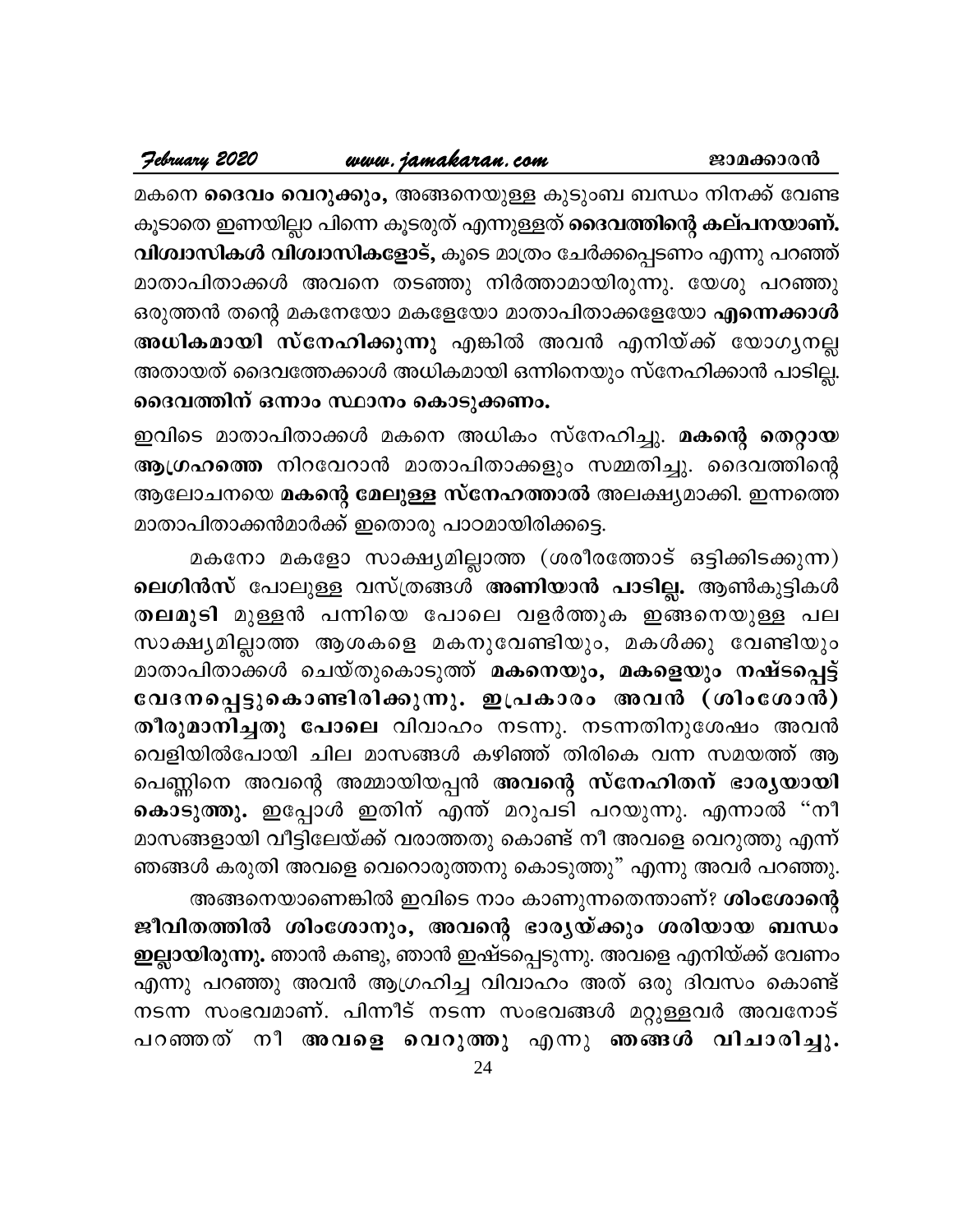#### www.jamakaran.com February 2020

എന്തുകൊണ്ടാണ് അവർ അങ്ങനെ കരുതിയത്? ഒരു കാരണവുമില്ലാതെ അങ്ങനെ പറയാൻ സാധ്യതയില്ല പലകാലങ്ങളായി തന്റെ ഭാര്യയെ കാണാൻ പോയില്ല. അവന്റെ ഇഷ്ടപ്രകാരം ഭാര്യയെ കിട്ടി, ശാരീരികമായി സുഖം അനുഭവിച്ചു അതിനുശേഷം ശാരീരികമായ സുഖത്തിൽ താത്പര്യകുറവ് ഉണ്ടായതിനുശേഷം ഭാരൃയോട് കൂടെയുള്ള ബന്ധം അവസാനിപ്പിച്ചു. അതുകൊണ്ടാണ് <mark>നീ അവളെ വെറുത്തു</mark> എന്നു ഞങ്ങൾ കരുതി എന്നു അവർ പറഞ്ഞത്.

അതുകൊണ്ട് നമ്മുടെ ജീവിതത്തിലും ഞാൻ കണ്ടു എനിയ്ക്കു അവളെ കിട്ടണം എന്ന് അവന്റെ കൊതിയുടെ അടിസ്ഥാനത്തിൽ വിവാഹത്തെ നടത്താൻ പാടില്ല. ദൈവഹിതത്തെ നാം മനസ്സിലാ ക്കണം. ഇവിടെ നാം വായിക്കുന്ന ഒരു വചനം ഇത് ദൈവം അനുവദിച്ച ഒരു കാര്യം (എന്നാൽ ദൈവം ഇഷ്ടപ്പെട്ട കാരൃമല്ല) എന്നത് അവന്റെ മാതാപിതാക്കൾ അറിഞ്ഞിട്ടില്ലായിരുന്നുവെന്ന് കാണാം. അങ്ങനെ യാണെങ്കിൽ ചിലർ പറയും ഈ ഫെലിസ്ത്യ സ്ത്രീയെ അവൻ വിവാഹം ചെയ്തത് ദൈവഹിതം അല്ലേ? പിന്നെ എന്തുകൊണ്ട് ദൈവം അവനെ തടസ്സപ്പെടുത്തിയില്ല എന്നു ചോദിക്കും. നാം നമ്മുടെ ഇഷ്ടപ്രകാരം ഞാൻ കണ്ടു, അവളെ തന്നെ എനിയ്ക്കു വേണം എന്ന് എന്റെ ആഗ്രഹത്തിൻപ്രകാരവും ഇച്ഛയിൻപ്രകാരവും ദൈവത്തിനെ തിരായി പ്രവർത്തിച്ചാൽ ദൈവം എന്തു പറയും?

നിന്റെ ഇഷ്ടപ്രകാരം നിന്നെ വിട്ടിരിക്കുന്നു. എന്തു കൊണ്ടെന്നാൽ നീ യന്ത്രമല്ല, നീയൊരു മനുഷ്യനാകുന്നു. ഈ വിഷയത്തിൽ ദൈവമേ നിന്റെ ഹിതമെന്താണ് എന്ന് ചോദിച്ച് ചെയ്തിരുന്നാൽ ഇത്രയും പ്രശ്നങ്ങൾ ഉണ്ടാകുകയില്ലായിരുന്നു. ഇപ്പോൾ നീ തന്നെ തീരുമാനിച്ചു അതുകൊണ്ട് നിന്നെ ഞാൻ നിയന്ത്രിക്കുന്നില്ല. നിന്റെ ഇഷ്ടപ്രകാരം നിന്നെ വിട്ടിരിക്കുന്നു. ഇതാണ് ദൈവം മനുഷ്യനുതന്ന (Free will) സ്വാതന്ത്രം. നല്ലത് നടന്നാൽ നല്ലത് അനുഭവിയ്ക്കാൻ കഴിയും തെറ്റായത് നീ തിരഞ്ഞെടുക്കുമ്പോൾ ഞാൻ അത് തടസ്സപ്പെടുത്തില്ല. നേരത്തെ ഞാൻ എന്റെ ഹിതത്തെ നിനക്കറിയിച്ചു. നീ അത് അലക്ഷ്യപ്പെടുത്തിയെന്നാലും ഞാൻ എന്റെ വേല നിറവേറ്റും. എന്നാൽ അതിനുശേഷം വരുന്ന ഫലം നീ അനുഭവിക്കണം. അത് എന്റെ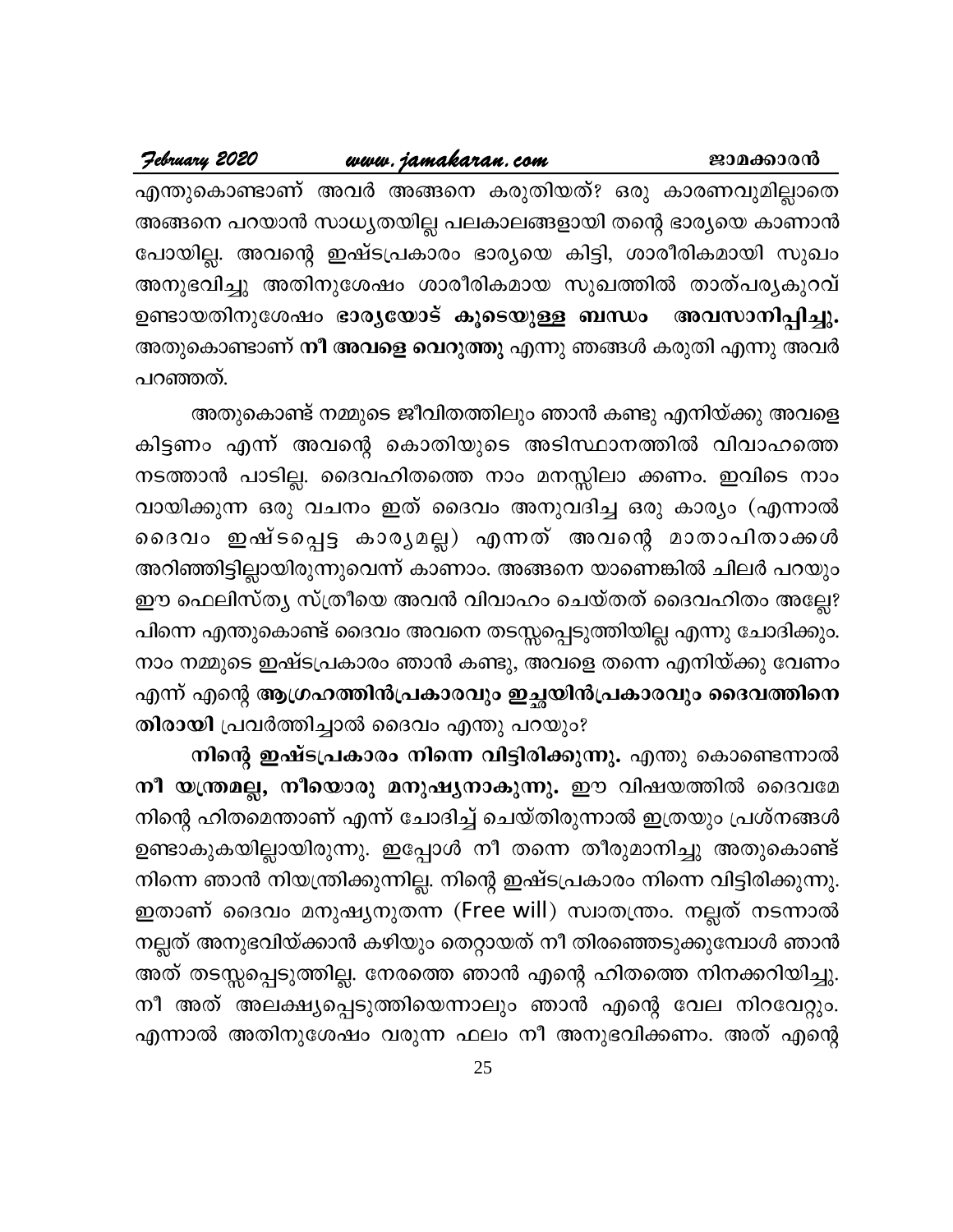എന്റെ (ദൈവത്തിന്റെ) ഉദ്ദ്യേശത്തെ അതേ വഴിയിൽ ഞാൻ നിറവേറ്റും. ദൈവത്തെ നമുക്ക് മാറ്റാൻ കഴിയില്ല. ഈ അർത്ഥത്തിലാണ് നാം കാണേണ്ടത്. ഇംഗ്ലീഷിൽ ഇതിനെക്കുറിച്ച് പറയുകയാണെങ്കിൽ It was not the perfect will of God: it was the permissive will of God. coloccoond തിരഞ്ഞെടുത്തത് ശിംശോന്റെ ജീവിതത്തിൽ ദൈവം വച്ചിരുന്ന പരിപൂർണ്ണമായ ഹിതമല്ല. എന്നാൽ ദൈവം അനുവദിച്ച ഹിതമാണ്. അങ്ങനെയെങ്കിൽ എന്താണർത്ഥം. അവനെ മനുഷൃനായി സൃഷ്ടിച്ചതുകൊണ്ട് നിന്റെ ഇഷ്ടപ്രകാരം ചെയ്യാൻ നീ ആഗ്രഹിക്കുന്നു! ചെയ്തോളൂ. അതിന്റെ ഫലം നീ കൊയ്യും. എന്നാലും എന്റെ ഉദ്ദേശത്തെ ഞാൻ നിറവേറ്റും. ഫെലിസ്ത്യരുടെ കയ്യിൽ നിന്ന് എന്റെ ജനനത്തെ വിടുവിപ്പാൻ ഞാൻ ഈ സംഭവത്തെ ഉപയോഗിക്കും എന്നു ദൈവം പറയുന്നു. ഈ അർത്ഥത്തിലാണ് ഈ വചനത്തെ നാം മനസ്സിലാക്കേണ്ടത്.

എന്നാൽ ശിംശോന്റെ ജീവിതത്തിൽ ഭാര്യയെ അവൻ വെറുത്തു എന്നാണ് മറ്റുള്ളവർ കരുതിയത്; ശിംശോനെ പ്രത്യക്ഷത്തിൽ നിങ്ങൾ നോക്കുകയാണെങ്കിൽ അവൻ ഒരു വലിയ ൈവ മനുഷൃൻ, ശിംശോനെക്കുറിച്ച് നാം വേദപുസ്തകത്തിൽ തുടർന്ന് വായിക്കുന്ന കാര്യം അവൻ (ശിംശോൻ) അവിടെ ചെന്നു. ദൈവത്തിന്റെ പരിശുദ്ധാത്മാവ് അവന്റെ മേലിറങ്ങി ശക്തമായി പ്രവർത്തിച്ചു അവൻ മറ്റൊരു സ്ഥലത്തു ചെന്നു ദൈവത്തിന്റെ ആത്മാവ് അവന്റെ മേൽ ഇറങ്ങി അവിടെ അവൻ ശക്തമായ കാര്യങ്ങൾ ചെയ്തു എന്നു കാണുന്നു. എന്നാൽ രണ്ടിനും ഇടയിലുള്ള കാലങ്ങളിൽ അവൻ അവിടെ പോയി ഒരു പെണ്ണിനെ കണ്ടു എന്നും ഒരു വേശ്യയെ കണ്ടു എന്നും വായിക്കുന്നു. ജീവിതത്തിൽ വിശുദ്ധമില്ല, കുടുംബ ജീവിതത്തിൽ സാക്ഷിയില്ല. എന്നാൽ ദൈവവേലയിൽ പ്രത്യേകമായി ശക്തമായ പ്രവർത്തനം. എന്നാൽ ജീവിതത്തിൽ വിശുദ്ധിയില്ലല്ലോ! അതുകൊണ്ടാണ് ആ കുടുംബത്തിൽ പ്രശ്നങ്ങൾ വന്നത്.

മനസ്സിലാക്കി ദെവഹിതം ⊡ നമ്മുടെ ജീവിതത്തിൽ  $000$ തമ്മിൽ ഐകൃമാക്കപ്പെട്ട് ഒരുമിച്ച് പ്രവർത്തിക്കണമെങ്കിൽ പ്രവർത്തിയ്ക്കണം. ഒരുമിച്ച് പങ്കിട്ടുകൊള്ളണം, മറ്റുള്ളവരെ വെറുക്കാതെ ദൈവഹിതത്തെ നിറവേറ്റുന്നതിന് വേണ്ടി നിങ്ങളെ സമിർപ്പിക്കണം. എല്ലാ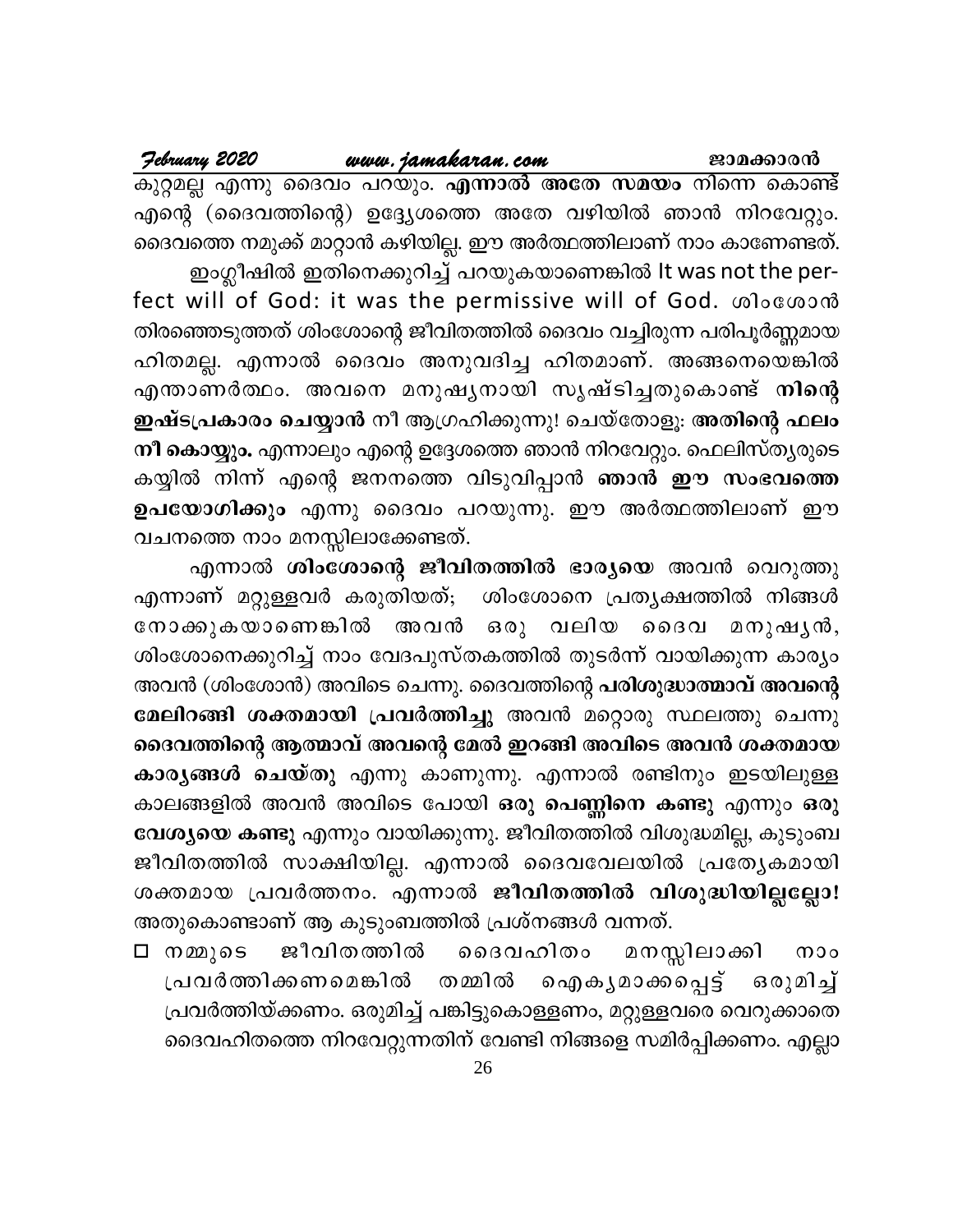$\frac{1}{2}$  *ebruary* **2020** *www.jamakaran.com* **equals approached and all**  $P$  $\frac{1}{2}$  **(algorithmage and**  $P$  $\frac{1}{2}$  **(algorithmage and**  $P$  $\frac{1}{2}$  **(algorithmage and**  $P$  $\frac{1}{2}$  **(algorithmage and**  $P$  $\frac{1}{2}$  **(algori** കാര്യങ്ങളും ചിന്തിച്ച് പ്രവർത്തിക്കുന്ന ഭാഗ്യത്തെയും, ജ്ഞാനത്തേയും ഗുണങ്ങളേയും കർത്താവു തരുവാനായി പ്രാർത്ഥിക്കുവിൻ.

<del>7. 2020 **2020 മ**യേ മരണ്ട് കോ</del>ര്യമെ കാര്യങ്ങളും ചിന്തിച്ച് പ്രവർത്തിക്കുന്ന ഭാഗ്യത്തെയും, ജ്ഞാനത്തേയും<br>കാര്യങ്ങളും ചിന്തിച്ച് പ്രവർത്തിക്കുന്ന ഭാഗ്യത്തെയും, ജ്ഞാനത്തേയും<br>ഗുണങ്ങളേയും കർത്താവു തരുവാനായി പ്രാർത്ഥിക്കുവിൻ.<br>ജാ (പയോജനമായിരിക്കും. മക്കളെ പ്രസവിച്ച ആത്മീയ മാതാപിതാക്കൾക്കും ദെവദാസൻമാർക്കും ഇതിൽ നല്ല വാർത്തകളും ആലോചനകളും ഉണ്ട്. ്<br>സ്കാരന്റെ കുറിപ്പ്: യൗവ്വനക്കാർക്ക് ഈ ആലോചന<br>പ്രയോജനമായിരിക്കും മക്കളെ പ്രസവിച്ച ആത്മീയമാതാപിതാക്കൾക്കും<br>ദൈവദാസൻമാർക്കും ഇതിൽ നല്ല വാർത്തകളും ആലോചനകളും ഉണ്ട്.<br>നിങ്ങളുടെ മക്കളെ അളവിലധികം ലാളിക്കരുത്. സ്നേഹത്തോടും,<br>ചിട്ടയ ചിട്ടയോടും വളർത്തുക. കാരത്തു - കുറവ്പ്പ. - യാര്യസ്താര്ക്ക് - ഇര് ആലോമന<br>പയോജനമായിരിക്കും മക്കളെ പ്രസവിച്ച ആത്മീയ മാതാപിതാക്കൾക്കും<br>ദെവദാസൻമാർക്കും ഇതിൽ നല്ല വാർത്തകളും ആലോചനകളും ഉണ്ട്.<br>വിട്ടയോടും വളർത്തുക.<br>വ്യോടും വളർത്തുക.<br>പദേശിച്ചു തരേണമേ എന

**ഉപദേശിച്ചു തരേണമേ** എന്ന് ദാവീദു പ്രാർത്ഥിച്ചതുപോലെ (സങ്കീ: 143:10) നിങ്ങളുടെ ഓരോ കാരൃങ്ങളിലും കർത്താവിനെ പ്രസാദിപ്പിക്കുന്ന കാരൃങ്ങളെ ചെയ്യാൻ ദൈവസഹായത്തെയും ആലോചനയും ചോദിക്കുവിൻ.

#### **STATEMENT OF OWNERSHIP AND OTHER PARTICULARS ABOUT NEWSPAPER JAMAKKARAN (FORM IV)**

| 1. Title of the news paper              | : JAMAKKARAN                                                                   |  |
|-----------------------------------------|--------------------------------------------------------------------------------|--|
| 2. Language(s) in which it is published | : TAMIL / MALAYALAM                                                            |  |
| 3. Place of publication                 | 89, Majeeth Street,                                                            |  |
|                                         | Old Suramangalam,                                                              |  |
|                                         | Salem - 636 005.                                                               |  |
| 4. Periodicity of its publication :     | Monthly                                                                        |  |
| 5. Printer's name                       | : M.Velu                                                                       |  |
| (whether citizen of India)              | : Indian                                                                       |  |
| Address                                 | P.M.Press                                                                      |  |
|                                         | 168, Arumuga Nagar, Salem-636 005                                              |  |
| 6. Publisher & Editor's name            | : Dr.M.G.E.PUSHPARAJ                                                           |  |
| (whether citizen of India)              | : Indian                                                                       |  |
| address                                 | 89, Majeeth Street,                                                            |  |
|                                         | Old Suramangalam.                                                              |  |
|                                         | Salem - 636 005                                                                |  |
|                                         | I, Dr.M.G.E.PUSHPARAJ hereby declare that the particulars given above are true |  |
| to the best of my knowledge and belief. |                                                                                |  |

| Dated: 10-2-2020 | Sd. Dr. M.G.E. PUSHPARAJ        |
|------------------|---------------------------------|
| Salem - 5        | Signature of Publisher & Editor |